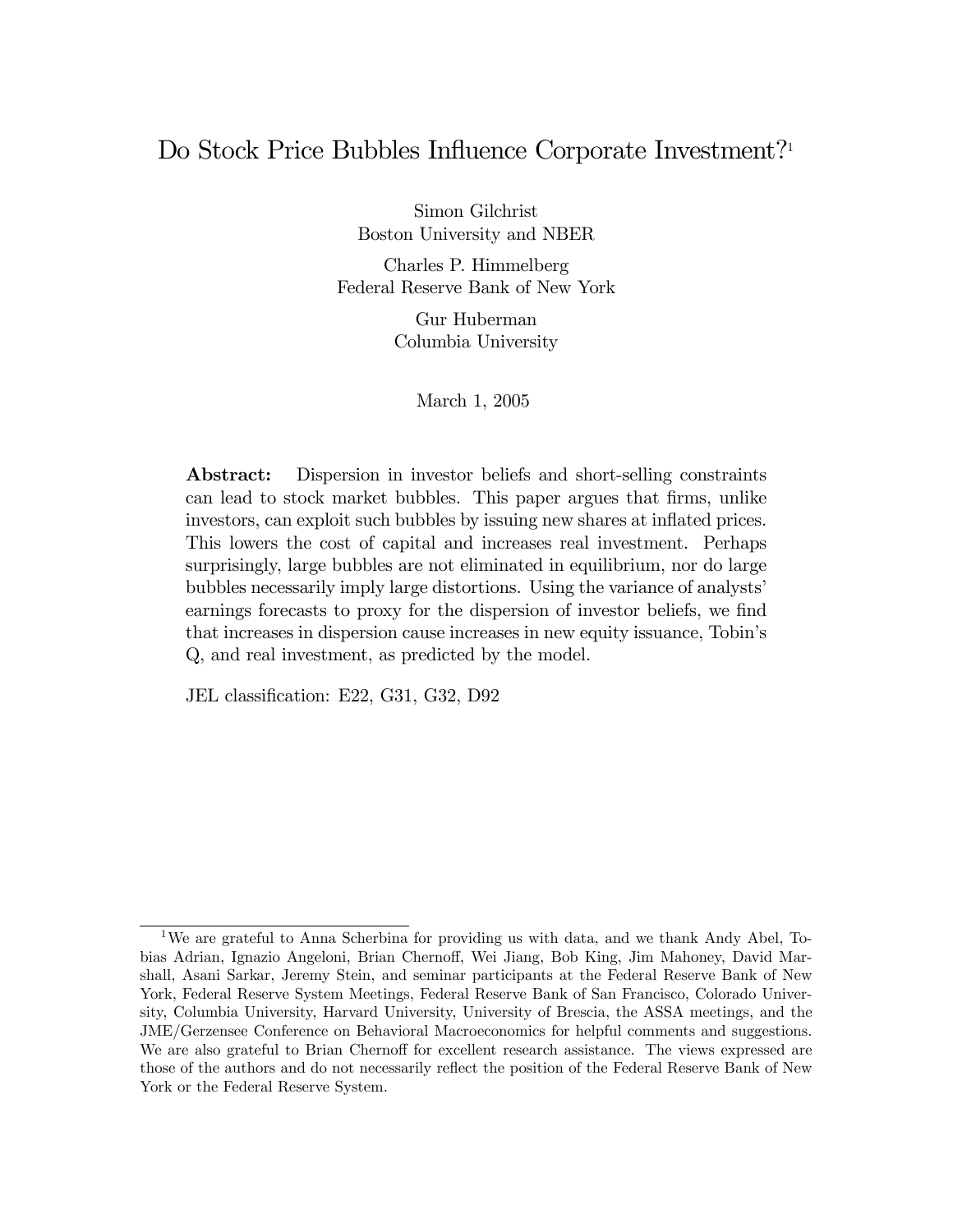# 1 Introduction

Research on asset prices is increasingly sympathetic to the idea that stock price bubbles are possible. Some theories of bubbles rely on a common bias in investors' beliefs. But there also exists an important class of theories in which bubbles can arise even when beliefs are, on average, unbiased. If pessimists are constrained in their ability to short, then prices disproportionately reflect beliefs of optimists, and thus rise above their fundamental value.<sup>2</sup> That stock price bubbles could arise under these conditions has been pointed by Miller (1977) and Chen, Hong and Stein (2002), among others. Refinements and extensions have also been examined, including the effect of dynamic speculative trading (Harrison and Kreps, 1978) and the endogenous formation of heterogeneous beliefs (Scheinkman and Xiong, 2003).<sup>3</sup> This type of stock price bubble is the focus in this paper.

What should corporate managers do when they believe that their firms' stock prices are inflated for the above reasons? In particular, what should they do when, as in the above setting, investor beliefs are disperse, and the pessimists cannot short the stock?<sup>4</sup> We make two key observations. First, unlike other agents, firms are unconstrained in their ability to sell short  $-\text{they}$  can simply issue new shares. Second, in contrast to textbook models of corporate Önance, the above environment implies that firms face a downward-sloping demand curve for new share issues. Consequently, since the firm is a monopolist in the supply of its own shares, and since resale in the secondary market prevents price discrimination, the optimal quantity of shares issued is that which equates marginal revenue with marginal cost. This occurs where price

<sup>&</sup>lt;sup>2</sup>Of course, this class of models does not *preclude* the possibility that average beliefs are also biased. Such a bias provides a second source of bubbles that we do not examine.

<sup>3</sup>See also Allen, Morris, and Shin (2003). For surveys of behavioral asset pricing models more generally, see Barberis and Thaler (2002), Hirshleifer (2001) and Shleifer (2000).

<sup>4</sup>Stein (1996) explores rational capital budgeting in the presence of irrational market prices. Focusing on the firm's invetment decision, he assumes that the market has a biased view of the firm's future. In this class of problems, our paper considers the special case when market pricing irrationalities are generated by heterogeneous beliefs and short-sale constraints (as in Miller, 1977).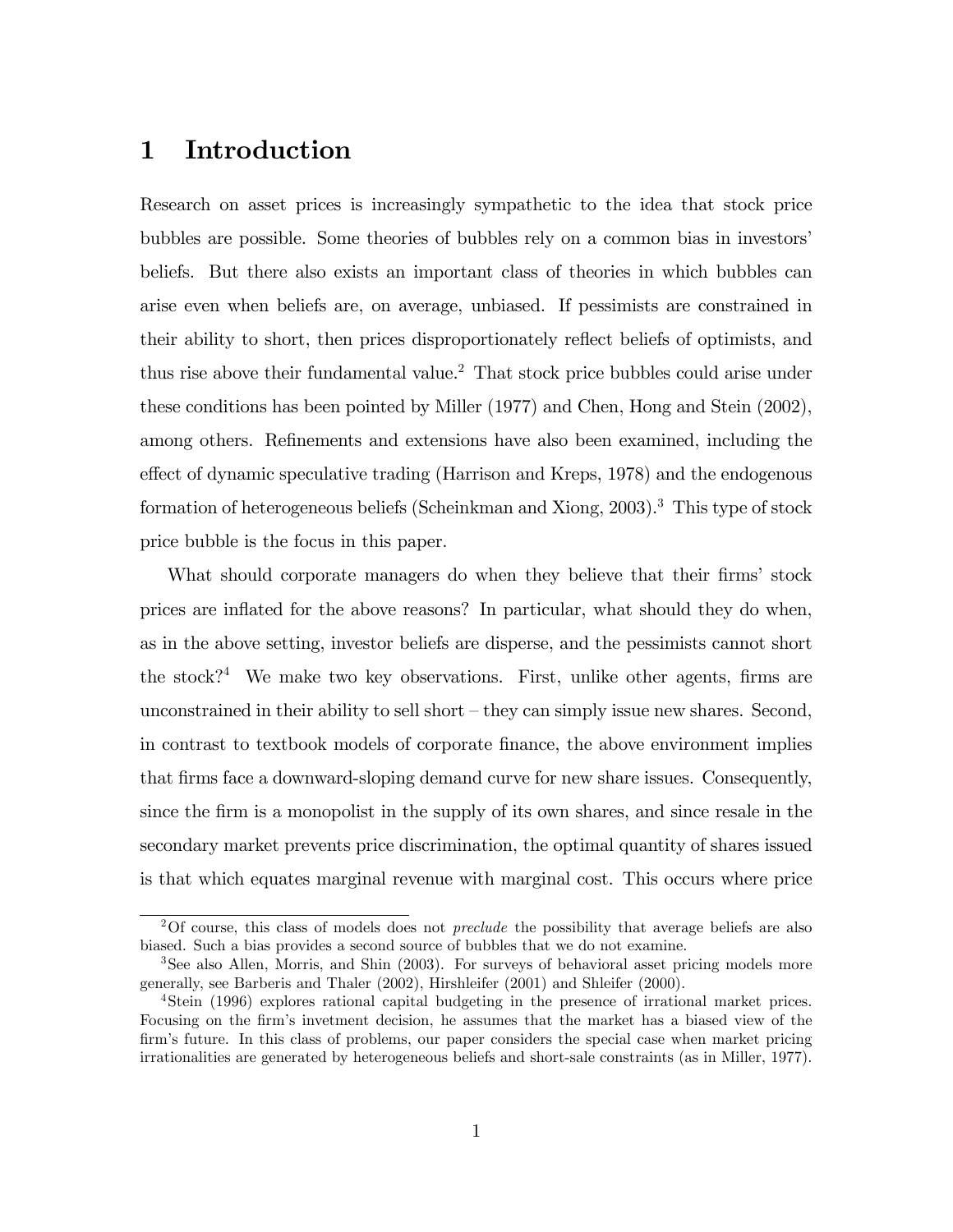is above fundamental value. Thus, somewhat counter-intuitively, the bubble survives the firm's attempt to exploit it.

We derive a model to investigate the effect of exogenous changes in the dispersion of investor beliefs on equilibrium stock prices, Önancing behavior, and real investment. An important assumption in the model is that investors agree on the value of cash on the firm's balance sheet. That is, investor disagreement about the value of the firm applies only to the firm's operating assets. This assumption eliminates the manager's incentive to use the proceeds from the issuance of over-valued stock to invest in cash, marketable securities, dividend payment, or retirement of the firm's own debt. There remains, however, a real distortion: managers over-invest in operating assets because the market over-values them.

The model's quantitative predictions are perhaps surprising. Most notably, it is possible to generate large stock price bubbles with relatively small distortions to Önancing activity and real investment. Roughly speaking, this happens when the demand curve for new shares is steep. Analogous to the monopolist's problem, a steep demand curve implies a high price over marginal cost and therefore a large bubble. This large bubble, however, is accompanied by a small quantity of new shares issued and therefore a small reduction in the cost of capital. This arguably provides a good description of many stocks that were often described as bubbles during the tech boom of the late 1990s. Despite sky-high valuations, firms like Amazon and Yahoo, for example, issued a surprisingly small fraction of total equity to the public. Such behavior is consistent with our model. For policy makers, these findings suggest that while large stock price bubbles can have real consequences, they may be less distortionary than one might otherwise think.

A recent paper by Diether, Malloy and Scherbina (2002) uses the dispersion of a firm's stock analysts' forecasts of its future earnings to proxy for the dispersion of investors' beliefs about the fundamental value of the firm.<sup>5</sup> Their proxy for bubbles is

 $5$ See also Park (2001).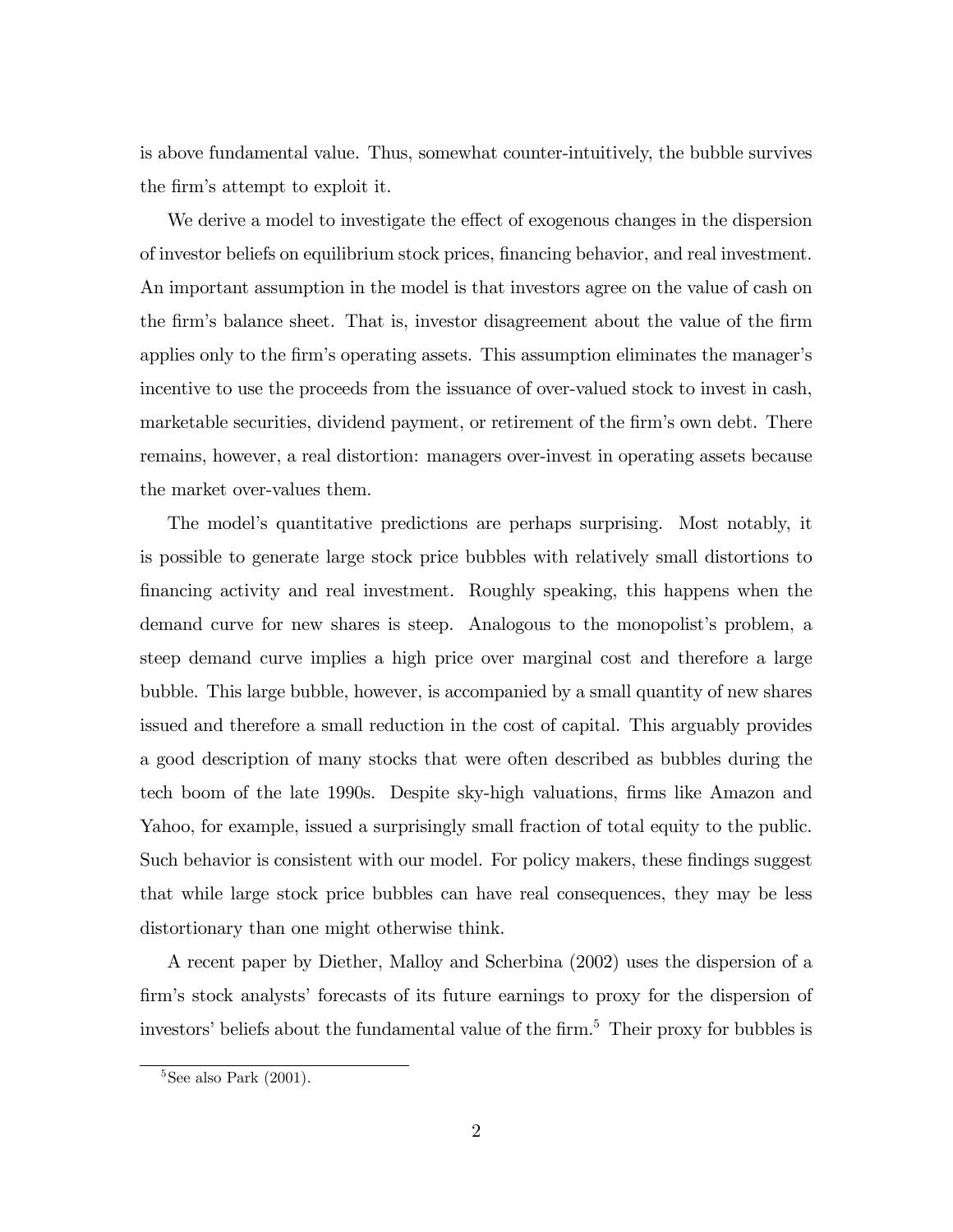clean in ways that others are not. Lagged stock returns, Tobin's Q, market-to-book ratios, and new equity issues, for example, have all been used in past research to identify over-valued equity, but these variables are difficult to interpret in regressions they also endogenously reflect shocks unrelated to bubbles, such information about the Örmís investment opportunities. Consistent with the view that a high dispersion of investor beliefs interacts with short-sale constraints to cause overvaluation, Diether et al. Önd that high-dispersion stocks have abnormally low future returns

The dispersion proxy derived in Diether et al. allows a direct test of our model predictions. Using their data to construct similar proxies, we find the following results. First, as predicted by the model, aggregate dispersion is correlated with aggregate measures of Tobin's Q, net new share issuance, and real investment. Second, exploiting the panel dimension of the data, we estimate vector autoregressions (VARs) and to identify dispersion shocks orthogonal to current investment opportunities. Again, as predicted the model, the impulse response functions for Tobin's Q, higher equity issuance, and higher real investment are all positive in response to positive dispersion shocks. Finally, the variance decomposition from the estimated VAR reveals that as a fraction of the explainable variation in the data, dispersion shocks have a large impact on equity issuance, a modest impact on Tobin's Q, and a relatively small impact on real investment. These relative magnitudes are consistent with another important quantitative property of our model, namely, that large bubbles do not necessarily imply large investment distortions.

Recent research in finance provides additional empirical support for our model assumptions. Most notably, Diether, Malloy, and Scherbina (2002) report that high dispersion forecasts low future returns. A portfolio of stocks in the highest quintile of dispersion underperforms a portfolio of stocks in the lowest quintile of dispersion by 9.48% percent per year. Chen, Hong and Stein (2002) report related evidence. Instead of using data on analysts' forecasts, they define a measure of "breadth" based on the number of funds prevented from taking a short position due to legal constraints. They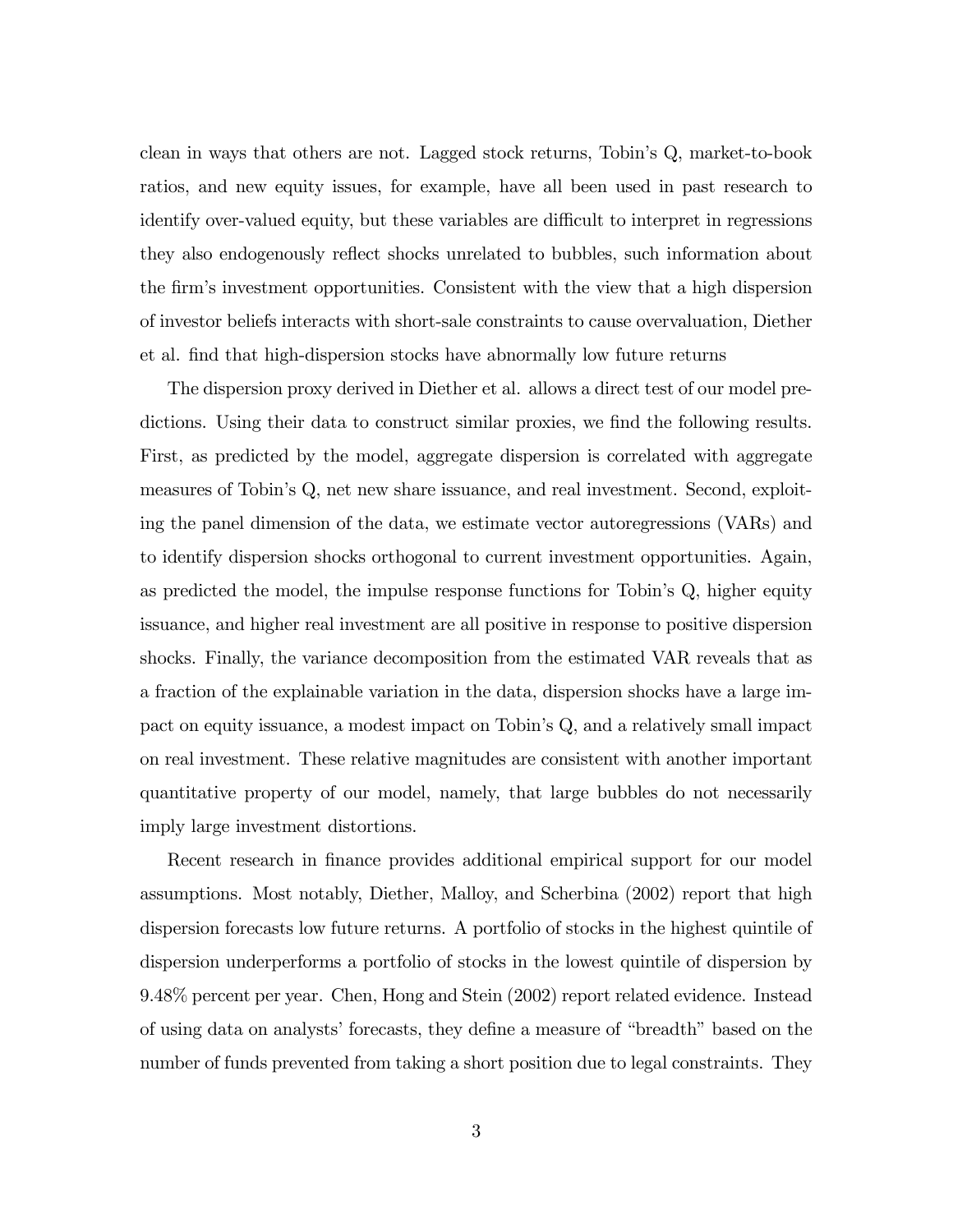find that "short-constrained" stocks have low future returns. Additional evidence on the price effects of short-sale constraints is provided by Lamont and Jones (2002). They show that stocks that were expensive to short during the 1920s and 30s delivered lower returns than other stocks. Using more recent data, Ofek and Richardson (2003) report that the spring 2000 collapse of the internet bubble coincided with a substantial supply of new shares created by the expiration of lock-up restrictions. Finally, D'Avolio's (2003) detailed description of the market for borrowed stock provides extensive direct evidence that short selling is costly.

Polk and Sapienza (2002) also attempt to measure the distortionary effect of stock price bubbles on real investment. They argue that new equity issues, discretionary earnings accruals, and lagged returns can be used as proxies for bubbles. Using Tobin's Q to control for investment opportunities, they find that, consistent with their predictions, these bubble proxies enter positively and statistically significantly in a regression for investment.<sup>6</sup> While many of their results are consistent with our model predictions, their use of Tobin's Q to control for investment opportunities is problematic because in our model, Tobin's Q simultaneously depends on the bubble, too. This fact contaminates the estimated coefficient on the bubble proxy which in theory could even be serious enough to produce the "wrong" sign. Our dispersion proxy, by contrast, avoids this problem, and our econometric approach further minimizes such endogeneity concerns about investment opportunities.

Panageas (2004) similarly argues that Tobin's Q cannot be used to proxy for investment opportunities. In his model, the marginal investor has infinite wealth. As a result, share issuance has no marginal effect on price, new share issuance is indeterminate, and Tobin's  $Q$  is a sufficient statistic for investment even in the presence of bubbles. By contrast, in our model, the downward-sloping demand for shares drives a wedge between average and marginal  $Q$ , and Tobin's  $Q$  is no longer a sufficient

 ${}^{6}$ Polk and Sapienza (2002) also point out that abnormally high investment levels may be caused in part by stock bubbles, in which case they should predict low subsequent returns. This is indeed what they find.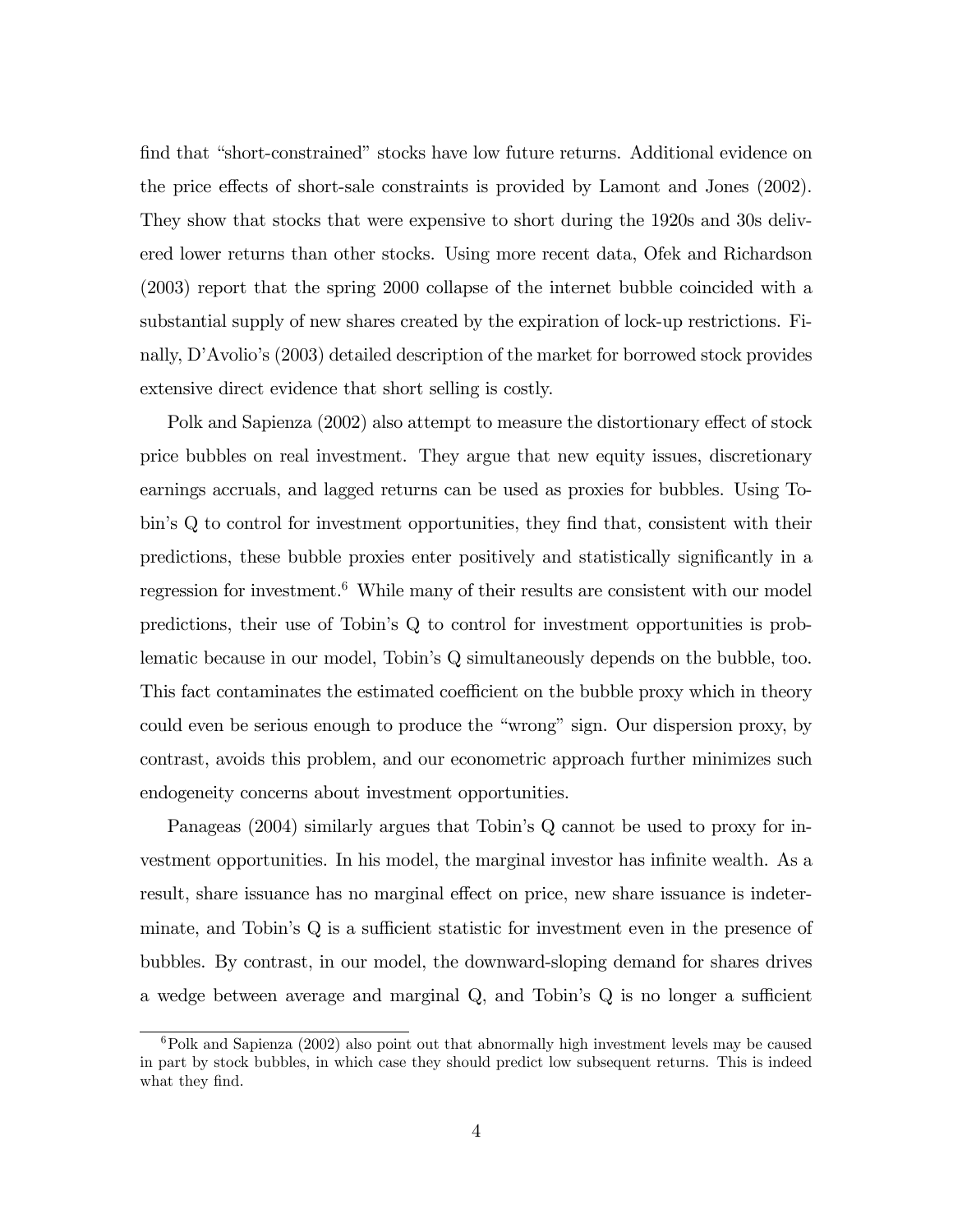statistic for investment.

Evidence in favor of a downward sloping demand for shares is documented by Asquith and Mullins (1986), who report that equity prices drop following announcements of secondary stock offerings. Additional evidence is offered in Scholes (1972) and Holthausen et al. (1990), who study block trades, Shleifer (1986), who studies additions to the S&P 500 index, Loderer et al. (1991), who examine share issues, and Bagwell (1993), who studies Dutch auction repurchases.

Several other empirical papers are related in various ways. Motivated in part by the possibility of bubbles in stock prices,  $M\phi$ rck, Shleifer and Vishny (1991) and Blanchard, Rhee and Summers (1993) compare the responsiveness of investment to Tobin's Q and fundamentals and broadly conclude that investment is driven primarily by fundamentals.<sup>7</sup> Chirinko (1996) and Chirinko and Schaller (2001) implement similar tests by including both fundamental and market Q measures, but conclude instead that the evidence favors the existence of bubbles. Erickson and Whited (1999) and Bond and Cummins (2000) estimate investment-Q equations and speculate that stock price bubbles are a likely source of measurement error in Tobin's  $Q^8$ .

In the remainder of the paper, the next section begins by exploring the implications for firm behavior of a simple equilibrium model of heterogeneous investor beliefs under short-selling constraints. Section 3 describes the data and econometric approach, followed by a description of our empirical results, and section 4 concludes.

 $7Baker$ , Stein, and Wurgler (2002) similarly ask whether some firms are intrinsically more dependent on equity for their external financing, and thus more sensitive to stock prices.

<sup>&</sup>lt;sup>8</sup>Less closely related to ours are papers that examine the behavioral biases of executives rather than market prices, and explores the potential impact on corporate investment decisions. Heaton (1999) develops a model in which CEOs are both overconfident and overoptimistic. Malmendier and Tate (2002) use the timing of stock option exercise to measure overconfidence. Bertrand and Schoar  $(2002)$  report evidence that CEOs appear to have managerial "styles" that accompany them when they change jobs. By contrast with these papers, we assume managers have rational (unbiased) expectations.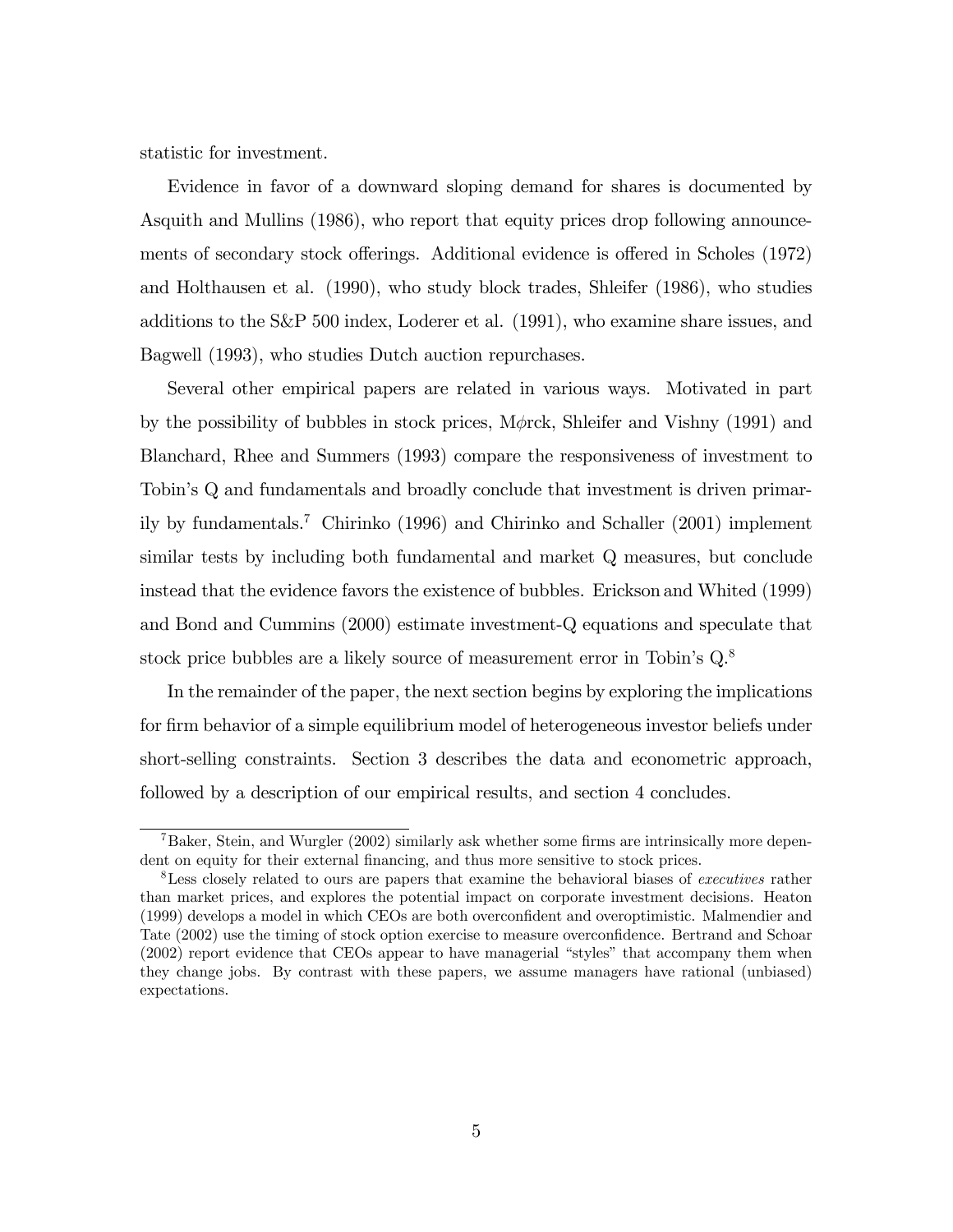# 2 A Model of Real Investment, Equity Issuance, and Bubbles

This section develops a simple model of firm behavior when investors with heterogeneous beliefs face short-selling constraints in the equity market.<sup>9</sup> The first step is to aggregate heterogenous portfolio demands of individuals to obtain the demand for new shares facing the firm. Demand is shown to be increasing in the degree of dispersion in beliefs. A manager who is fully rational and aware of this demand curve will issue new shares while taking into account the effect this has on the stock price. Comparative static exercises show that increased dispersion leads not only to new share issuance but also to a lower cost of capital and increased real investment. Increased dispersion also increases the equilibrium value of Tobinís Q. This happens in part for the usual Q-model reason, namely, that the marginal adjustment costs of investment have risen (e.g., Hayashi, 1982). But Tobinís Q is also higher because the bubble has increased. The section concludes with a discussion of the modelís empirical implications.

### 2.1 The Demand for New Share Issues

Assume that an investor's demand for shares is driven by the difference between perceived value and current price. For simplicity, rule out speculative demand based on the difference between the current and likely future price of shares. In contrast to investors, the manager has unbiased beliefs about the firm's "fundamental" value, denoted by  $V$ .

Heterogeneous investor valuations are denoted by  $vV$ , where  $v \in [0,\infty]$  is a random variable that measures idiosyncratic variation in investors beliefs. Let P denote the market value (price) of the firm. We assume the investor's portfolio demand for

<sup>&</sup>lt;sup>9</sup>We are grateful to Andy Abel for encouraging us to formalize our arguments in the context of "the world's simplest Q model."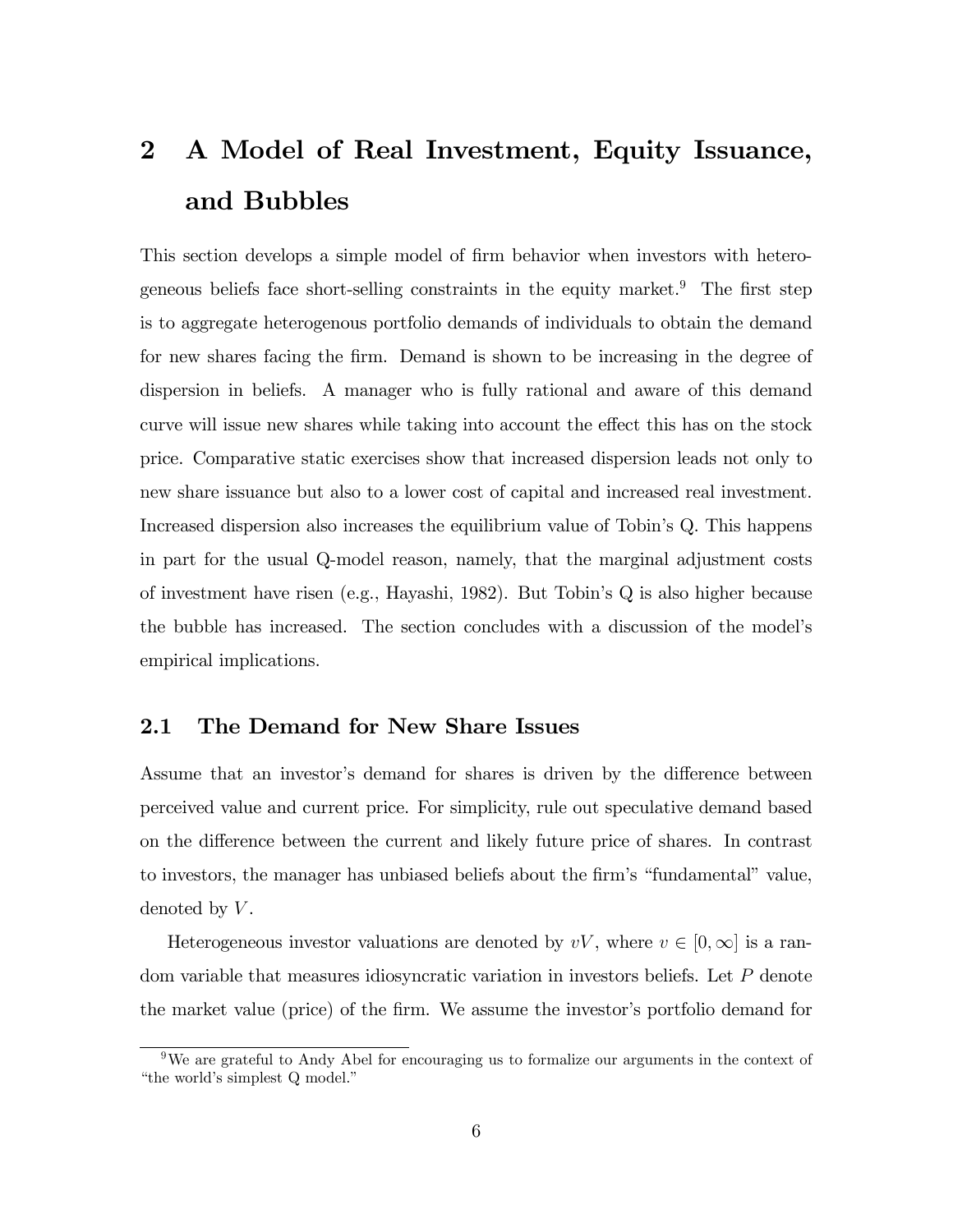a firm's shares (i.e., the fraction of the investor's wealth invested in the firm) is given by

$$
\omega_v = \gamma (vV - P). \tag{1}
$$

Cross-firm variation in  $\gamma$  may also arise from differences in attitudes toward risk, such as limits to diversification. For example, firms prone to agency problems may require less diversified investors for incentive reasons and therefore a higher  $\gamma$ .<sup>10</sup> As shown below, the size of real distortions depends on  $\gamma$ .

Multiplying equation  $(1)$  by investor wealth, W, and dividing by the market value of the firm,  $P$ , translates the investor's demand from a fraction of investor wealth to a fraction of firm value,  $n_v = \gamma W (vB^{-1} - 1)$ , where  $B = P/V$ . We refer to  $B$  – the ratio of price over fundamental value  $-$  as the "bubble." Without loss of generality, we assume  $W = 1$ .

Under short-selling constraints, the only investors who take non-zero positions in the stock are those for whom  $vV \geq P$ , or  $v \geq B$ . Hence, assuming v has the distribution function  $F(v; \sigma)$ , the aggregate demand for shares is

$$
n^{d}(B; \sigma, \gamma) = \gamma \int_{B}^{\infty} (vB^{-1} - 1) dF(v; \sigma).
$$
 (2)

To characterize this demand function we assume that  $v$  is log-normally distributed with  $\ln v \sim N(-0.5\sigma^2, \sigma^2)$ , so that  $E(v) = 1$ . This normalization imposes the assumption that average beliefs are unbiased. It also implies that net demand for shares is zero when the ratio of price to fundamental value equals one and short-sale constraints are not binding. Let  $\phi$  and  $\Phi$  denote the p.d.f. and c.d.f. of the standard

 $10$ Although a number of empirical studies attempt to compute the price elasticity of demand with respect to share issues, these numbers are difficult to interpret because it is difficult to control for news effects. We are not aware of any studies providing estimates from which we could infer the model parameter  $\gamma$ .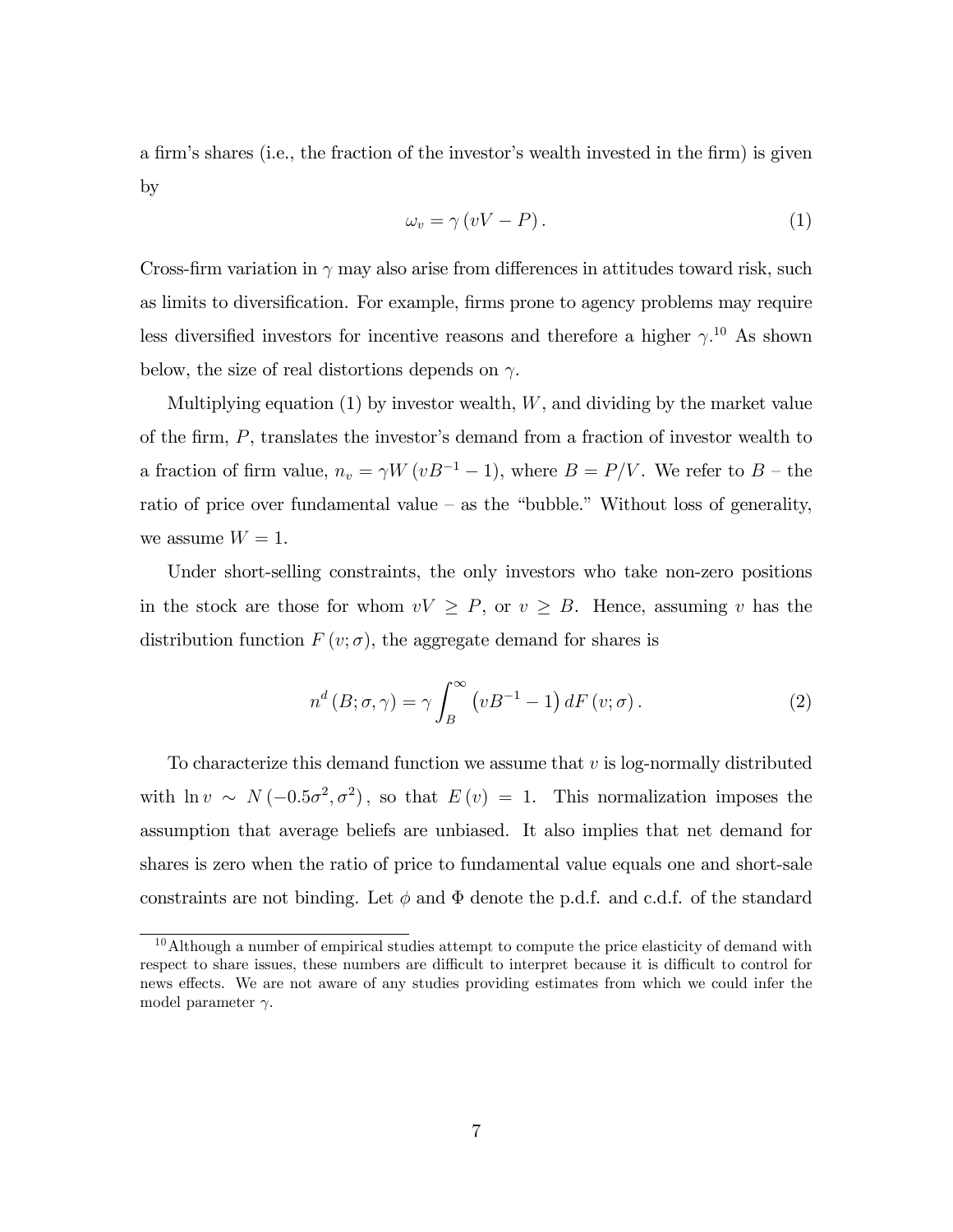normal distribution respectively, and b denote a normalized log transformation of B:

$$
b \equiv \frac{\ln B + 0.5\sigma^2}{\sigma}.
$$
 (3)

Using properties of the log-normal distribution, equation (2) can be expressed as

$$
n^{d} (B; \sigma, \gamma) = \gamma (1 - \Phi(b)) \left[ \frac{h(b)}{h(b - \sigma)} - 1 \right]
$$
 (4)

where  $h(b)$  denotes the hazard rate for the standard normal distribution:

$$
h(b) \equiv \frac{\phi(b)}{1 - \Phi(b)}.
$$

The first term in equation (4) measures the mass of market participants as a function of the bubble B. The second term in equation (4),  $h(b)/h(b - \sigma)$ , measures the average demand conditional on market participation.<sup>11</sup> Because the hazard rate is strictly increasing, the ratio  $h (b) / h (b - \sigma)$  is greater than one, hence market demand is strictly positive for  $B > 0$ . As the bubble increases, market participation falls, while demand conditional on participation rises. On net, the first effect dominates, and demand for share falls.

Inverting the demand curve in equation  $(4)$  solves for B as a function of the number of shares issued. Denote the fraction of total shares supplied to the public by n, and let  $B(n;\sigma)$  denote the inverse demand function. In a working paper version of this paper, we show that this inverse demand curve slopes downward in the size of the equity issue, and that it shifts outward in response to an increase in dispersion.<sup>12</sup>

$$
n^{d}(B; \sigma, \gamma) = \gamma \left[ \left( 1 - \Phi(b - \sigma) \right) B^{-1} - \left( 1 - \Phi(b) \right) \right]
$$

<sup>&</sup>lt;sup>11</sup>To obtain equation 4 we note  $1 - \Phi(B - \sigma) = E(v|v > B) \Pr(v > B)$  so that equation 2 may be written as

<sup>(</sup>see Johnson, Kotz and Balikrishnan (1994)). Equation 3 may be equivalently expressed as  $B =$  $\phi(b-\sigma)/\phi(b)$ . Inserting this expression into  $n^d(B;\sigma)$  yields the result.

<sup>&</sup>lt;sup>12</sup>The appendix provided in Gilchrist, Himmelberg and Huberman  $(2004)$  establishes a number of mathematical results used in the model section.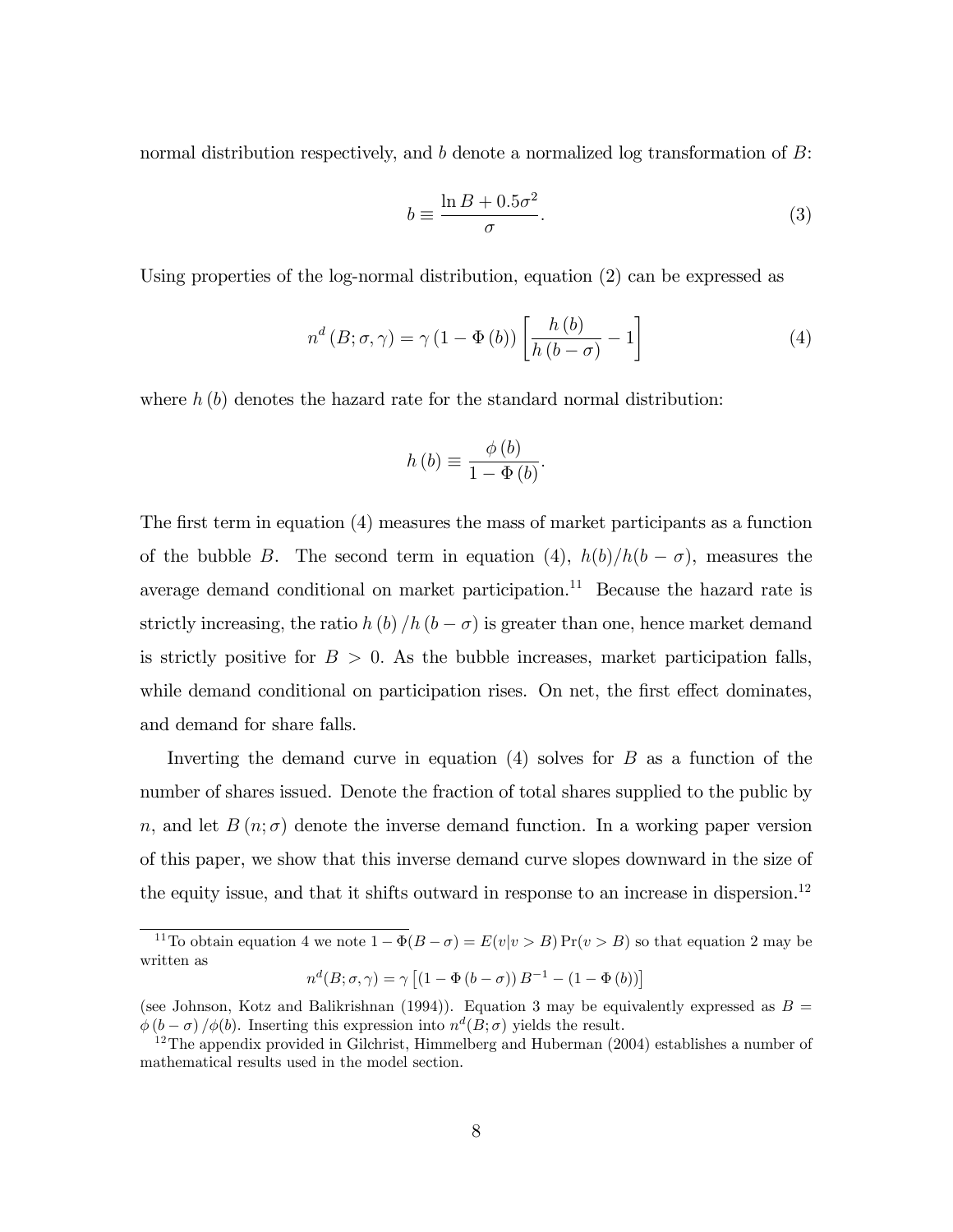Specifically, the partial derivatives satisfy:

$$
B_n = \frac{-B^2}{\gamma \left(1 - \Phi(b - \sigma)\right)} < 0,\tag{5}
$$

and

$$
B_{\sigma} = Bh(b - \sigma) > 0. \tag{6}
$$

The derivatives in equations (5) and (6) lead to simple expressions for the respective demand elasticities. In particular, the inverse-price elasticity of demand  $\eta_n \equiv -\frac{\partial \ln B}{\partial \ln n}$  is

$$
\eta_n = 1 - \frac{h(b - \sigma)}{h(b)}.\tag{7}
$$

Since the ratio  $h(b - \sigma)/h(b)$  is bounded between zero and one, the inverse-demand curve is inelastic over its entire range. The semi-elasticity of the bubble with respect to dispersion,  $\eta_{\sigma} \equiv \frac{\partial \ln B}{\partial \sigma}$ , is

$$
\eta_{\sigma}=h(b-\sigma).
$$

The shift in demand caused by an increase in dispersion depends on the degree of truncation, and hence the hazard rate of the normal distribution evaluated at the bubble. To understand the implications of such a demand shift for investment, we now turn to the firm's problem.

#### 2.2 Equity Issuance and the Equilibrium Price Bubble

Let the value of installed capital,  $K$ , be given by

$$
V(K) = \Pi(K) + (1 - \delta)K,\tag{8}
$$

where  $\Pi(K)$  is the firm's variable profit function and  $\delta$  is the deprectiation rate on capital. To install new capital, the firm incurs an adjustment cost  $\frac{1}{2}\psi K^2$ . Rational managers choose  $K$  to maximize the true value of the firm from the perspective of old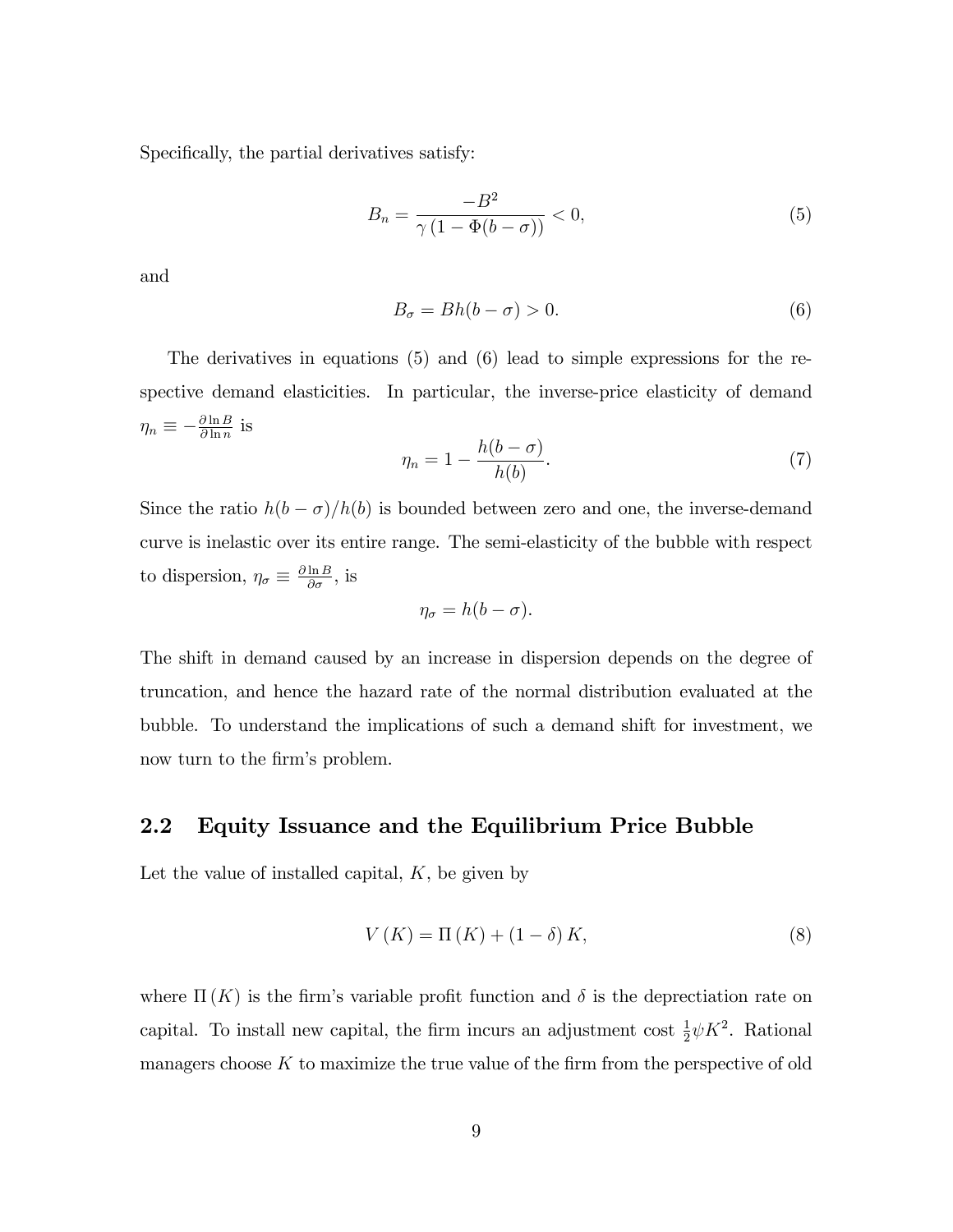shareholders.<sup>13</sup> Managers can finance this investment using risk-free debt at the rate r, or, fully recognizing the downward-sloping demand for new shares, they can issue new equity by selling a fraction  $n$  of the firm's equity. They can invest the proceeds in K, or pay them out as a dividend to the old shareholders. The market value of equity is given by  $B(n; \sigma) V(K)$ , so proceeds from new equity issues are given by the discounted value of the new shareholders' claim, or

$$
X = \frac{1}{1+r}nB\left(n;\sigma\right)V\left(K\right). \tag{9}
$$

Thus the firm's optimization problem is:

$$
\max_{I,X,n} -K - \frac{1}{2}\psi K^2 + X + (1-n)\frac{1}{1+r}V(K)
$$
\n(10)

subject to equation  $(4)$ . Note that the future value of the firm in equation  $(10)$  is multiplied by  $1 - n$  to reflect the dilution of old shareholders.

The first-order condition for equity issuance derived from equation  $(10)$  implies:

$$
B(n; \sigma) + nB_n(n; \sigma) = 1.
$$
\n<sup>(11)</sup>

Applying the result that the inverse demand curve is downward sloping  $(B_n < 0)$ , it follows that the bubble satisfies  $B > 1$  when the firm is issuing new shares  $(n > 0)$ .

The firm is a monopolist in the supply of its own shares, hence the share-issuance decision is analogous to the standard monopoly problem. In equation (11) marginal cost is unity while marginal benefit equals  $B(n; \sigma) + nB_n(n; \sigma)$ . These costs and benefits are proportional to  $V(K)$  which drops out of the equation.<sup>14</sup> The result that

 $13$  For example, managers might own a stake in the firm for incentive reasons, in which case their incentives are to act on behalf of old rather than new shareholders.

<sup>&</sup>lt;sup>14</sup> Because share issuance represents a dilution of the claims of existing share holders, the marginal cost of issuance is proportional to  $V(K)$ , the fundamental value of the firm. Similarly, because heterogenous beliefs are defined relative to fundamental value, the marginal benefit of issuance is also proportional to  $V(K)$ .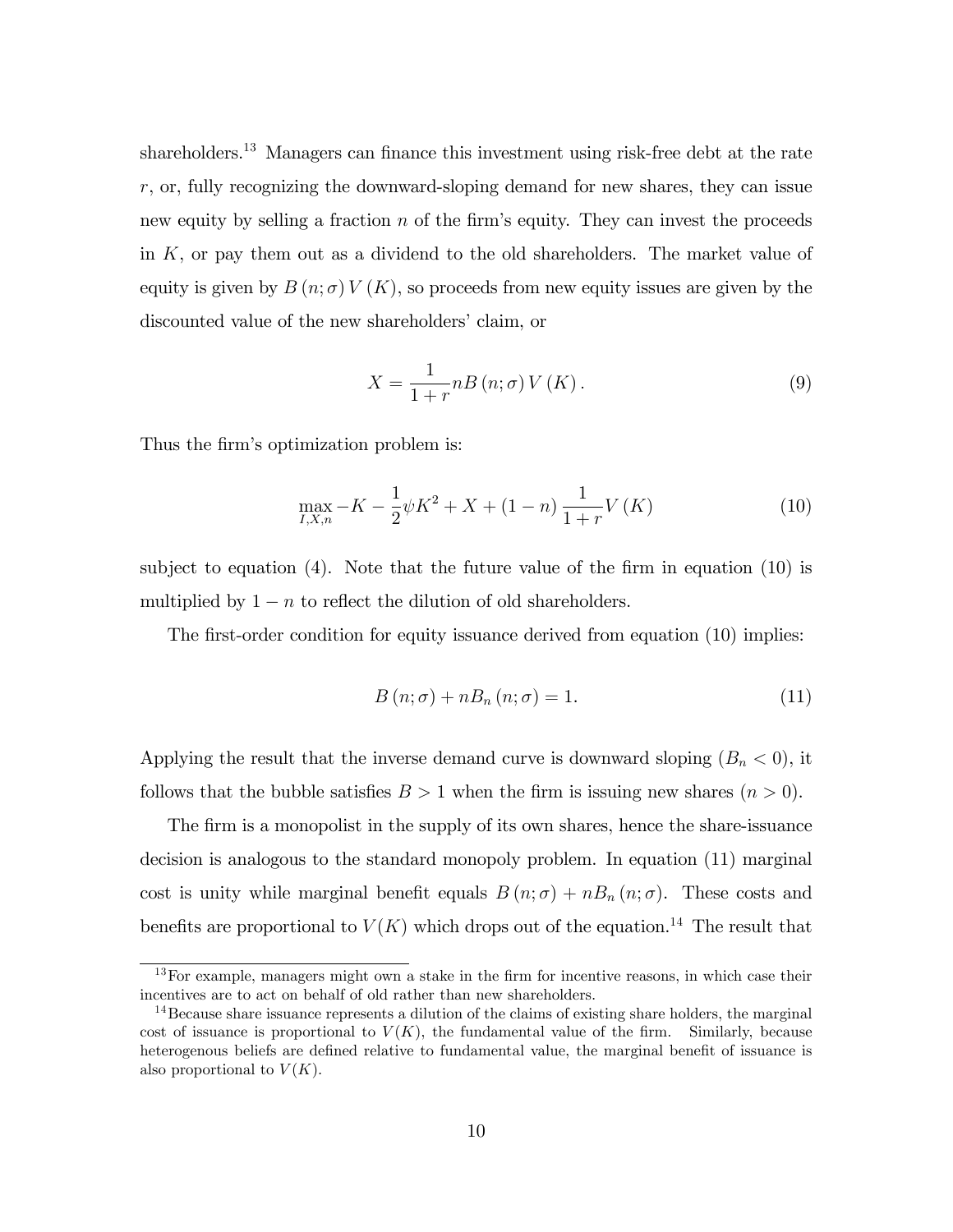the bubble is positive in equilibrium is analogous to the result that a monopolist always sets price above marginal cost. Thus a key feature of our model is that the Örm issues new shares but never drives the bubble down to its fundamental value.

Applying equation  $(7)$ , the equilibrium price satisfies<sup>15</sup>

$$
B\left(\sigma\right) = \frac{h(b)}{h(b-\sigma)}.\tag{12}
$$

Equation (12) defines a unique mapping  $B(\sigma)$ , that is, for any  $\sigma > 0$  there is a unique equilibrium price  $B^{16}$  Given the equilibrium price  $B(\sigma)$ , the equilibrium value of equity issuance is determined by

$$
n(\sigma, \gamma) = \gamma (1 - \Phi(b)) (B(\sigma) - 1).
$$
 (13)

This equilibrium is depicted in figure 1, which plots the market demand curve and the marginal revenue curve for new equity issuance for the parameter values  $\sigma = 0.5$ and  $\gamma = 1$ . Equilibrium equity issuance is denoted by  $n^*$ . For these parameter values, the equilibrium stock price is overvalued by nearly  $50\%$ , and the firm sells around 14% of its equity to the public. Note that the equilibrium stock price in equation (12) is solely determined by the level of dispersion, whereas the equilibrium size of the equity issues depends not only on dispersion but also on the parameter  $\gamma$ . Thus, for any size bubble, the size of the equity issue is arbitrarily small or large, depending

$$
B = \frac{1}{1 - \eta_n}.
$$

 $15$  From the monopolist's viewpoint, the bubble is analogous to the markup of price over marginal cost, where the marginal cost of new share issues is unity. The equilibrium bubble in equation 11 can be expressed as a relationship between the markup and the inverse demand elasticity:

<sup>&</sup>lt;sup>16</sup>Equation 12 implies that the equilibrium value  $B(\sigma)$  is independent of other model parameters, notably the demand parameter  $\gamma$ . Thus, a monopolist facing a demand curve of the form specified in equation 4 chooses a constant markup that only depends on demand characteristics through  $\sigma$ , the degree of consumer heterogeneity. This result can be applied to a variety of consumer settings characterized by a log-normal distribution of underlying demand characteristics.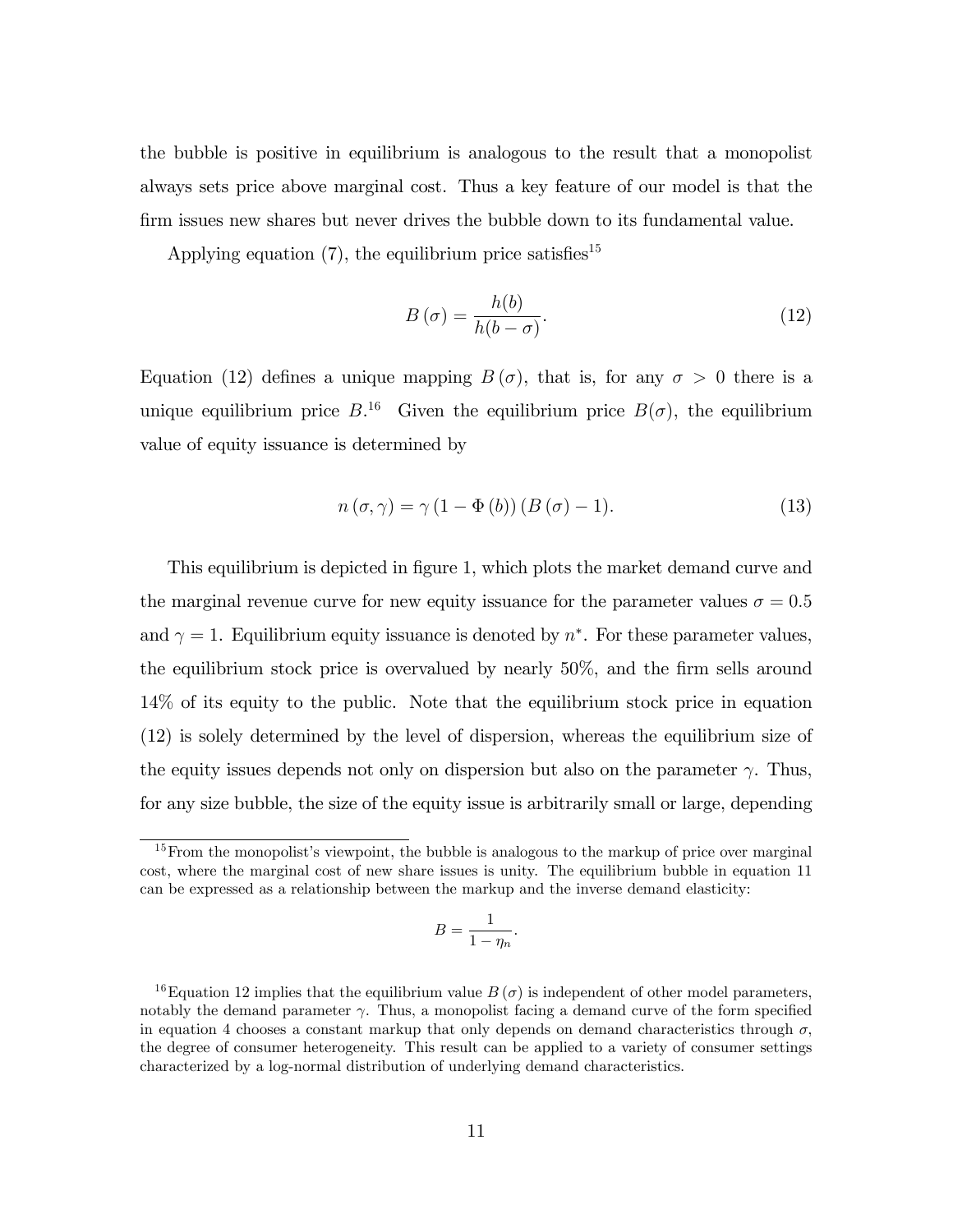on the value of  $\gamma$ .

[Figure 1 about here ("Equilibrium share price and share issuance").]

We next consider the effect of an increase in dispersion on the equilibrium bubble B and equity issuance n. Totally differentiating equation  $(12)$  yields

$$
\frac{dB}{d\sigma} = \frac{B\left(b\left[h(b-\sigma) + \sigma - h(b)\right]\right) + \sigma\left[h(b) - b\right]}{\sigma + \left[h(b-\sigma) + \sigma - h(b)\right]} > 0. \tag{14}
$$

Thus an increase in dispersion causes an increase in the equilibrium size of the bubble.<sup>17</sup> We further establish that

$$
\frac{d\ln B}{d\sigma} < h(b - \sigma) = \eta_{\sigma}.\tag{15}
$$

In words, the equilibrium response of the bubble to an increase in dispersion is less than the implied elasticity obtained from the demand curve. Intuitively, a firm issues new equity in response to an increase in dispersion, partially offsetting the effect of a rise in  $\sigma$  on price. To formally see the effect of an increase in dispersion on equity issuance, we totally differentiate equation (13) to obtain

$$
\frac{dn}{d\sigma} = \gamma \frac{[(1 - \Phi(b - \sigma))]}{B} \left( h(b - \sigma) - \frac{d \ln B}{d\sigma} \right) > 0.
$$
 (16)

As shown in Figure 2, an increase in dispersion from  $\sigma = 0.5$  to  $\sigma = 0.7$  causes an outward shift in the market demand for shares and increases the equilibrium size of the bubble. It also increases the fraction of equity issued (from  $n^*$  to  $n^{**}$ ). As shown in equation (13), equity issuance depends on both the average demand per participant,  $\gamma (B - 1)$ , and the percentage of market participants,  $1 - \Phi(b)$ . The rise in demand per participant increases enough to offset the drop in market participation, and an increase in dispersion causes an increase in share issuance.

<sup>&</sup>lt;sup>17</sup>To establish the inequality  $\frac{dB}{d\sigma} > 0$  we rely on the fact that the hazard rate  $h(b)$  is log-concave so that  $h(b - \sigma) + \sigma - h(b) > 0$ . See the appendix for full details of the derivation of equations 14 and 15.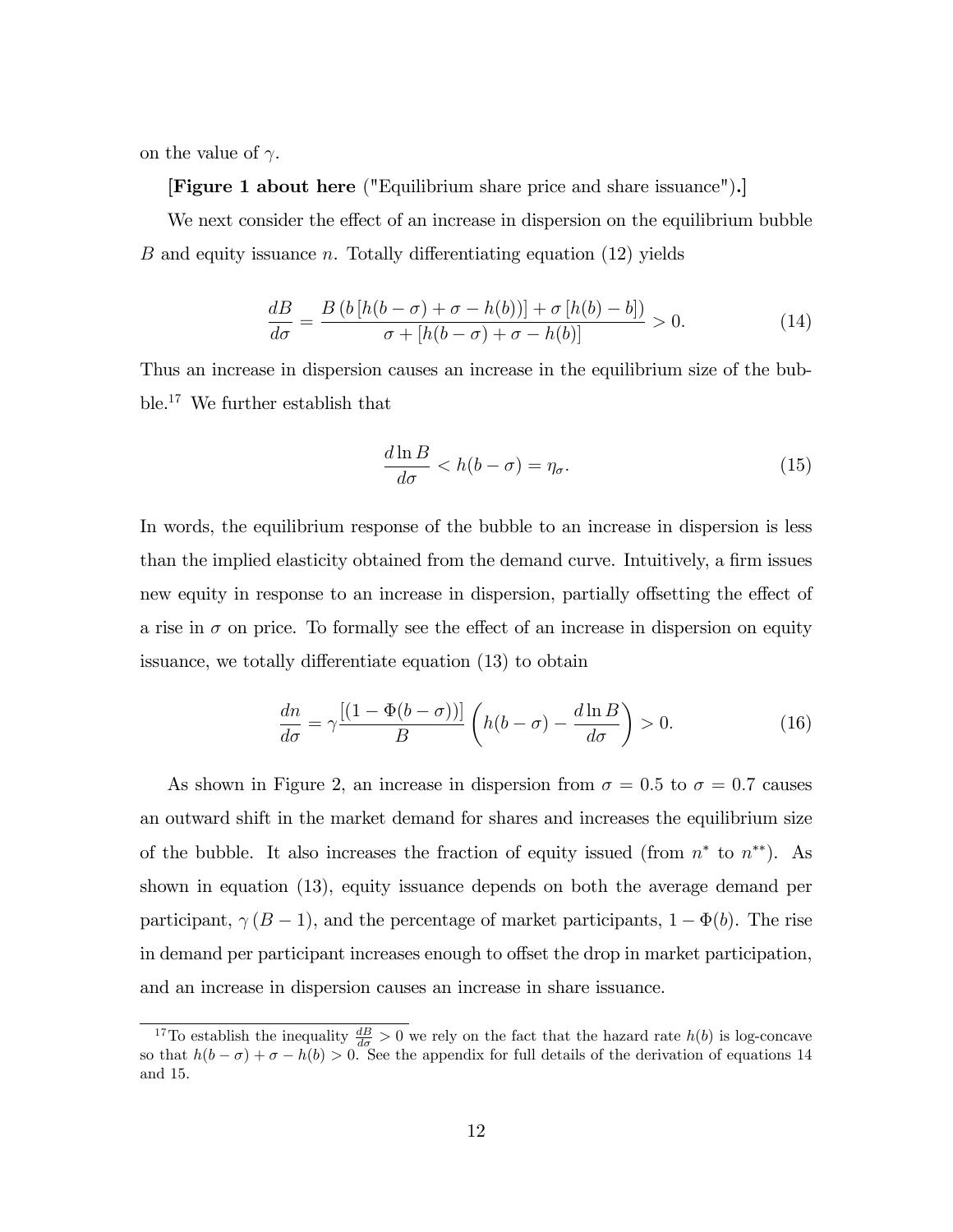[Figure 2 about here ("The effect of an increase in dispersion").]

#### 2.3 Investment and the Cost of Capital

It is straightforward to show that an increase in dispersion leads to a lower cost of capital and an increase in investment. The Örst-order condition with respect to capital from the firm's problem in equations  $(9)$  and  $(10)$  is:

$$
1 + \psi K = \frac{1 + n (B - 1)}{1 + r} V_k.
$$
 (17)

For the case where there is no bubble  $(B = 1)$ , equation (17) simplifies to  $1 + \psi K =$ 1  $\frac{1}{1+r}V_k$ . This is the usual first-order condition for investment, which says that the firm invests up to the point where the marginal cost of investment,  $1 + \psi K$ , equals the discounted marginal value of capital,  $\frac{1}{1+r}V_k$  (or marginal Q).

To see the effect of the bubble on the cost of capital, consider the case of no adjustment costs ( $\psi = 0$ ). Using equation (8) to substitute for  $V_k$ , equation (17) can be written:

$$
\Pi_k = \frac{1+r}{1+n(B-1)} - (1-\delta).
$$
\n(18)

This expression reveals the effect of the bubble on the Jorgensonian cost of capital, which is defined as the right side of equation (18). When  $n (B - 1)$  is zero (that is, when there is no bubble, or when there is a bubble but the firm does not issue), equation (18) is the familiar optimality condition for capital which sets the marginal profitability of capital equal to its user cost. That is,  $\Pi_k = r + \delta$ .

If, however, the bubble is positive and the firm actively exploits the bubble by issuing shares, then this has the effect of reducing the cost of capital. Assume  $r =$ 0.10 and  $\delta = 0.10$ , so that in the absence of bubbles, the baseline cost of capital is 20%. Consider again the numerical example illustrated in figure 1. Here, the level of dispersion is  $\sigma = 0.5$ , which causes an equilibrium bubble of  $B = 1.4$ , and optimal equity issuance of  $n = 0.14$ . Then according to equation (18), the bubble reduces the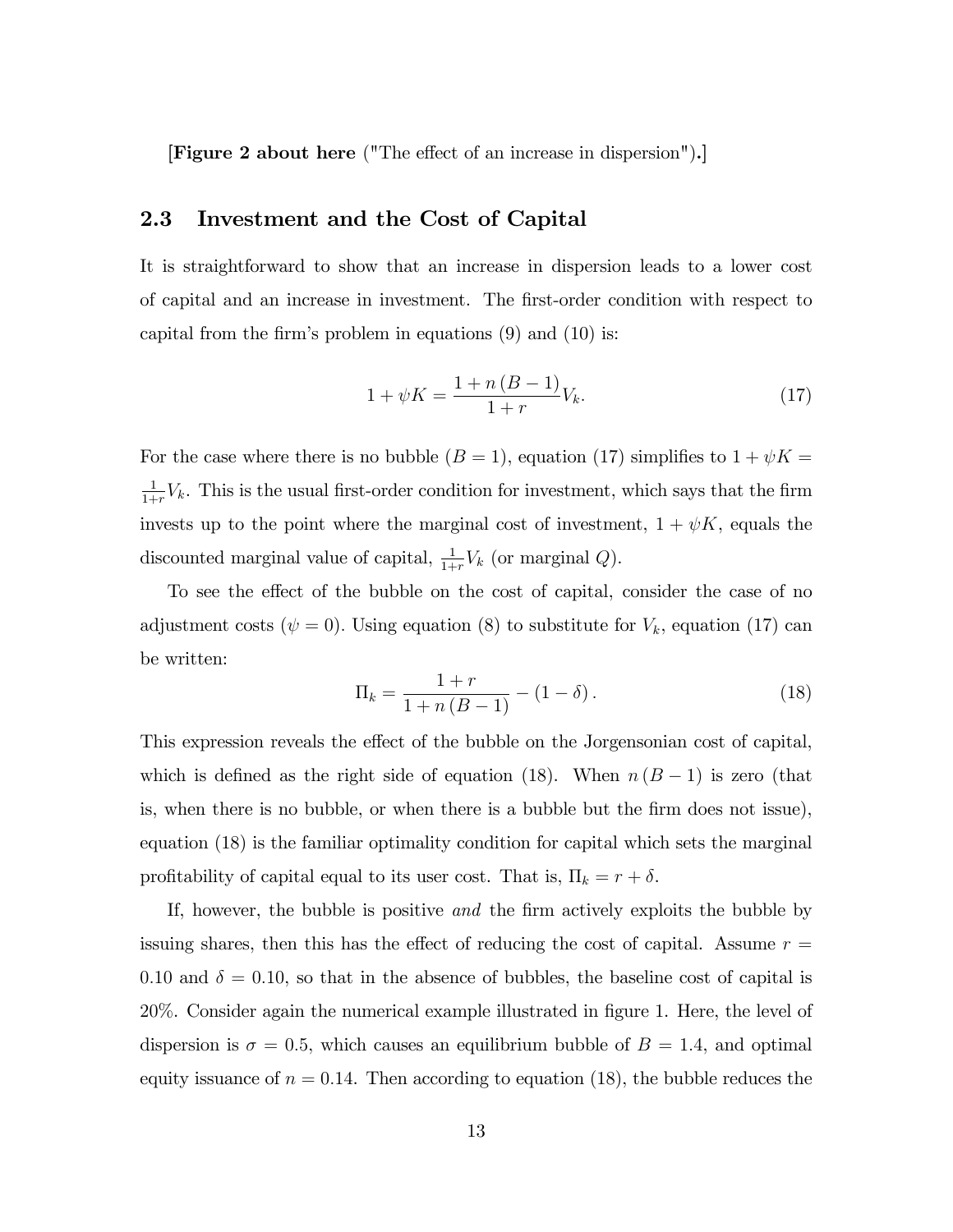Jorgensonian cost of capital from 20% to 14:2%. This distortion depends not only on the size of the bubble but also on the size of new share issues. To see this, reduce the value of  $\gamma$  by half (to  $\gamma = 0.5$ ). The magnitude of bubble is identical ( $B = 1.4$ ), but now it is optimal for the firm to issue only half as much equity issue as it issued before  $(n = 0.07 \text{ instead of } n = 0.14)$ . For the same size bubble, the distortion is smaller; the Jorgensonian cost of capital is reduced from  $20\%$  to 17.0%. In short, as shown in equation (18) and illustrated in this example, the magnitude of the bubble is not sufficient to reveal the distortion of the cost of capital. Firms with small  $\gamma$  have little incentive to issue new shares. For such firms, large bubbles could theoretically persist in equilibrium while having only a small impact on the cost of capital.

Finally, in the more general case of non-zero adjustment costs for investment, it is useful to write equation (18) as:

$$
\frac{\Pi_k + 1 - \delta}{1 + \psi K} = \frac{1 + r}{1 + n(B - 1)}.
$$
\n(19)

An increase in dispersion causes the equilibrium values of  $B$  and  $n$  to increase, so the right side of this equation is decreasing in dispersion. Assuming that the marginal profit of capital,  $\Pi_k$ , is weakly decreasing in K, the left side of this equation is monotonically decreasing in  $K$ . Hence, an increase in dispersion clearly implies higher investment.

### 2.4 Tobin's Q

Tobin's Q is defined as the ratio of the market value of equity to the replacement value of capital, which in the notation of the model is:

$$
Q \equiv \frac{BV}{K}.\tag{20}
$$

In other words, the value of Tobin's Q is the usual (fundamental) average value of installed capital,  $V/K$ , multiplied by the bubble, B. Under Hayashi's (1982)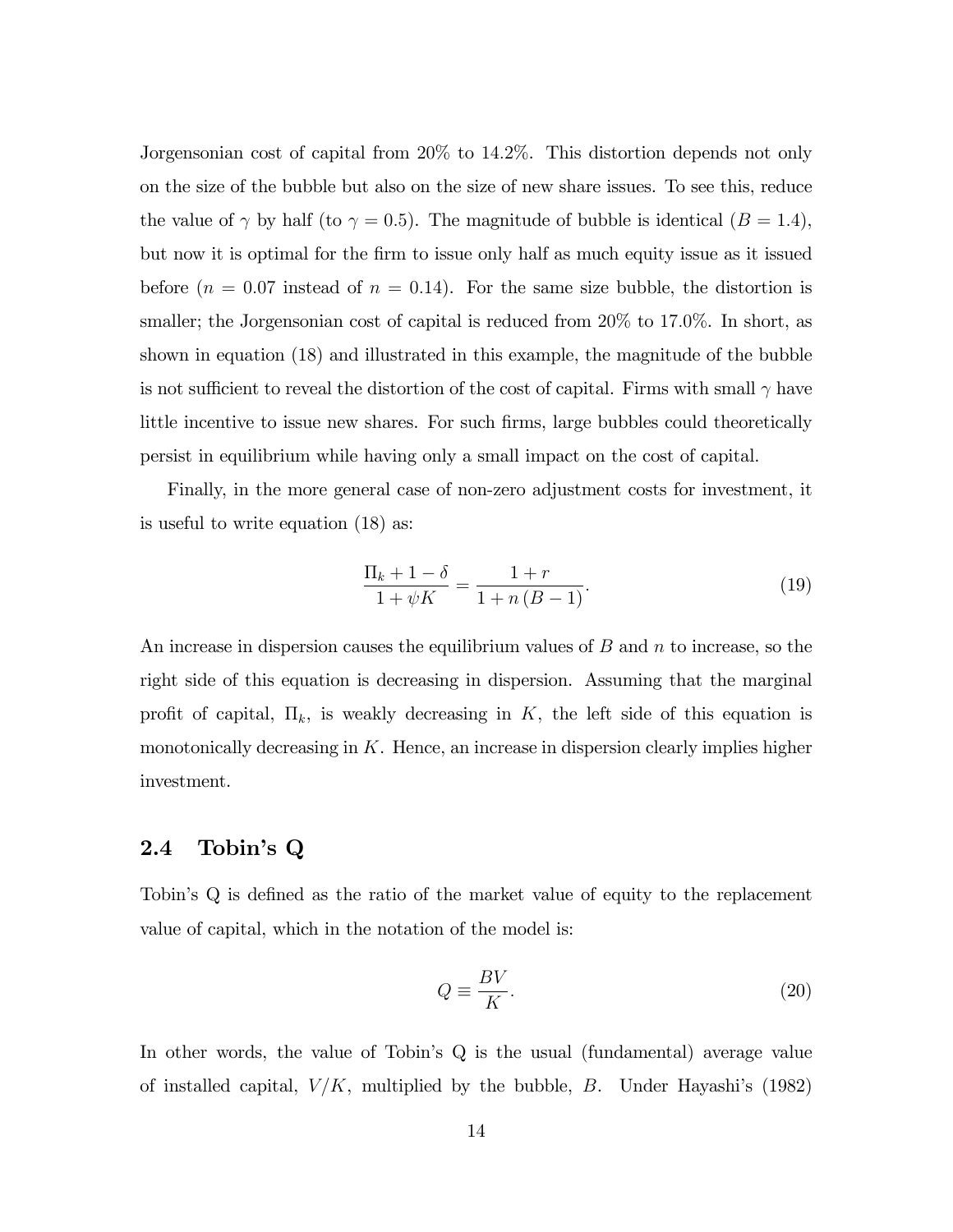assumptions, profits are homogenous of degree one, which implies that  $V_k = V/K$ (that is, marginal Q equals Tobin's Q), and lets us write equation (20) as  $Q = BV_K$ . That is, Tobin's Q is just a multiple of true marginal Q equal to the size of the bubble. To solve for the relationship between investment and Tobin's Q (as opposed to marginal Q), use this expression to replace  $V_K$  in the first-order condition for investment (equation 17) to get:

$$
Q = (1 + \psi K) \left( \frac{1+r}{1+n(B-1)} \right) B.
$$
 (21)

In the absence of a bubble  $(B = 1)$ , this equation reproduces Hayashi's (1982) wellknown result that the equilibrium value of Tobin's Q equals one plus the marginal cost of adjustment, denoted here by  $\psi K$ . When the bubble is positive, however, the numerator of the Q-investment relationship in equation (21) contains an additional term,  $B$ , which reflects the wedge between the valuations of the manager and the marginal (overly optimistic) outside investor. When making real investment decisions, managers ignore this wedge because they care only about future fundamental value, not market value. Hence, the equilibrium value of Tobin's Q exceeds one for two reasons: first, adjustment costs, and second, bubbles.

This characterization of Tobinís Q has two interesting implications (beyond providing testable implications of the model). First, even though firms exploit the bubble by issuing new shares and increasing real investment, this does not drive Tobinís Q down to the marginal cost of investment. Hence, previous research is justified in using Tobinís Q (or market-to-book ratios) as a proxy for bubbles, although econometricians still the need to recognize that  $Q$  also reflects investment opportunities. Second, because Tobin's  $Q$  partly reflects the magnitude of the bubble, regressions of investment on "bubble proxies" using Tobin's  $Q$  to control for investment opportunities are likely to be highly misleading. To see this more formally, consider a linear approximation of equation (21), which yields  $Q \simeq \psi K + (1 - n) B$ . Inverting this equation to solve for investment  $(K)$  reveals that the predicted coefficient on the "bubble" term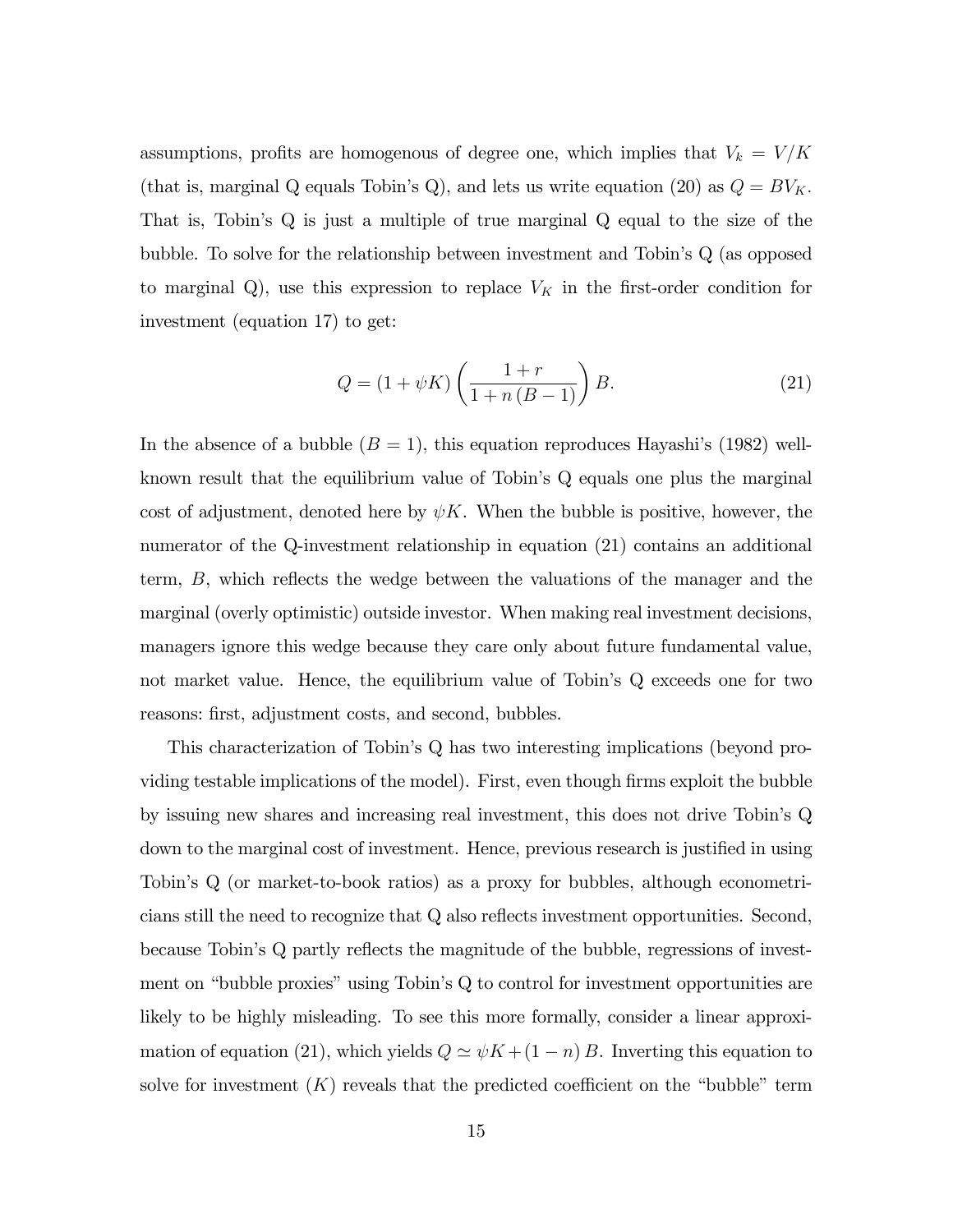is actually *negative*. The intuition for this result reflects the wedge between the average and marginal value of the bubble mentioned in the previous paragraph. That is, the coefficient on the bubble term is negative because the regression wants to adjust Tobinís Q downward by the amount of this wedge between Tobinís Q and marginal Q, and this wedge is proportional to the bubble. Hence, conditional on Tobin's Q, bubble proxies would enter negatively. Failing to recognize this could obviously lead to faulty inference.

Summarizing these results, heterogeneous beliefs and short-selling constraints can generate bubbles. When the distribution of investor valuations is lognormal, increases in dispersion increase both the size of the bubble and the amount of new equity issued. This lowers the cost of capital and therefore stimulates investment. The magnitude of the bubble alone is not sufficient to determine the magnitude of this distortion. Rather, it is the interaction between the bubble and the fraction of new equity issued that matters. Finally, we show that the equilibrium value of Tobin's  $Q$  is increasing in not only the rate of investment but also in the size of the bubble. Thus, our results provide support for the common practice of using Tobin's Q (or market-tobook ratios) as indirect measures of stock price bubbles. By the same logic, our model cautions against using Tobin's Q as a proxy for investment opportunities when testing for the effects of bubbles on real investment.

### 3 Empirical Analysis

Our empirical analysis focuses on the predicted causal relation running from the dispersion of investor beliefs to net equity issuance, real investment, and Tobinís Q. We first compare trends in dispersion, new equity issues, Tobin's Q and investment over the period 1986-2000.<sup>18</sup> We divide firms into those listed on the New York Stock Exchange versus Nasdaq, because the stock price movements of the latter are

<sup>18</sup>This time frame is set by data availability.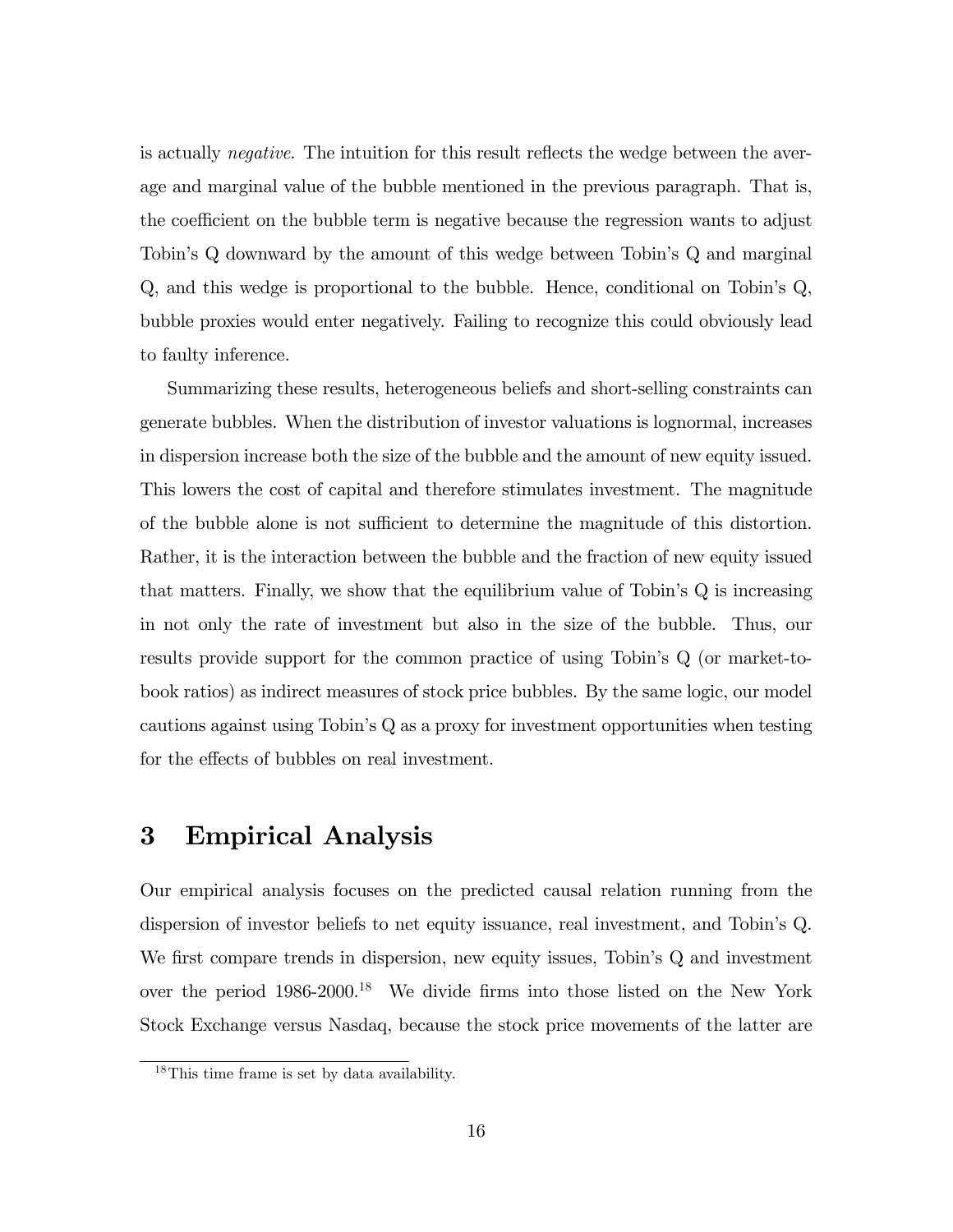commonly thought to have been driven by bubbles (more so than the former). We then consider a more detailed analysis of the data at the Örm-level where it is easier to control for firms' investment opportunities.

The discussion in the previous section highlights the difficult identification issues presented by the  $Q$  framework. Specifically, because net equity issuance, Tobin's  $Q$ , and real investment all respond endogenously to dispersion, one cannot econometrically identify the existence or magnitude of bubbles by regressing real investment on Tobin's Q and new share issues. Our empirical strategy addresses this identification problem by pursuing two ideas. First, following Diether et al., the variance of analystsíearnings forecasts arguably provides a good proxy for the dispersion of investor opinion about a firm's stock value. This variable is ideally suited for testing our model because it solely determines the magnitude of the bubble in equilibrium. It is furthermore desirable because in contrast to bubble proxies used in previous research (e.g., equity issues or lagged stock returns), there is no obvious reason why dispersion should be correlated with investment opportunities. The second ingredient in our empirical strategy is our use of recursively ordered VARs to further isolate and identify the exogenous component of our dispersion proxy. This approach is a (minimally) structural attempt to improve identification.

Annual, firm-level data are gathered from two sources. First, Compustat is used to construct both aggregate and firm-level measures of the rate of investment,  $I_t/K_t$ , net new equity issuance as a fraction of total equity,  $neq_t$ , Tobin's Q ratio,  $Q_t$ , and the marginal product of capital,  $mpk_t$ . The appendix in Gilchrist, Himmelberg and Huberman (2004) provides more complete details on the construction of these variables.

Second, data on analysts' earnings forecasts available from IBES are used to construct aggregate and firm-level measures of the dispersion of investor opinion. Diether, Malloy and Scherbina (2002) show that historical IBES data suffer from measurement errors induced by the truncation of significant digits. To fix this problem, they collect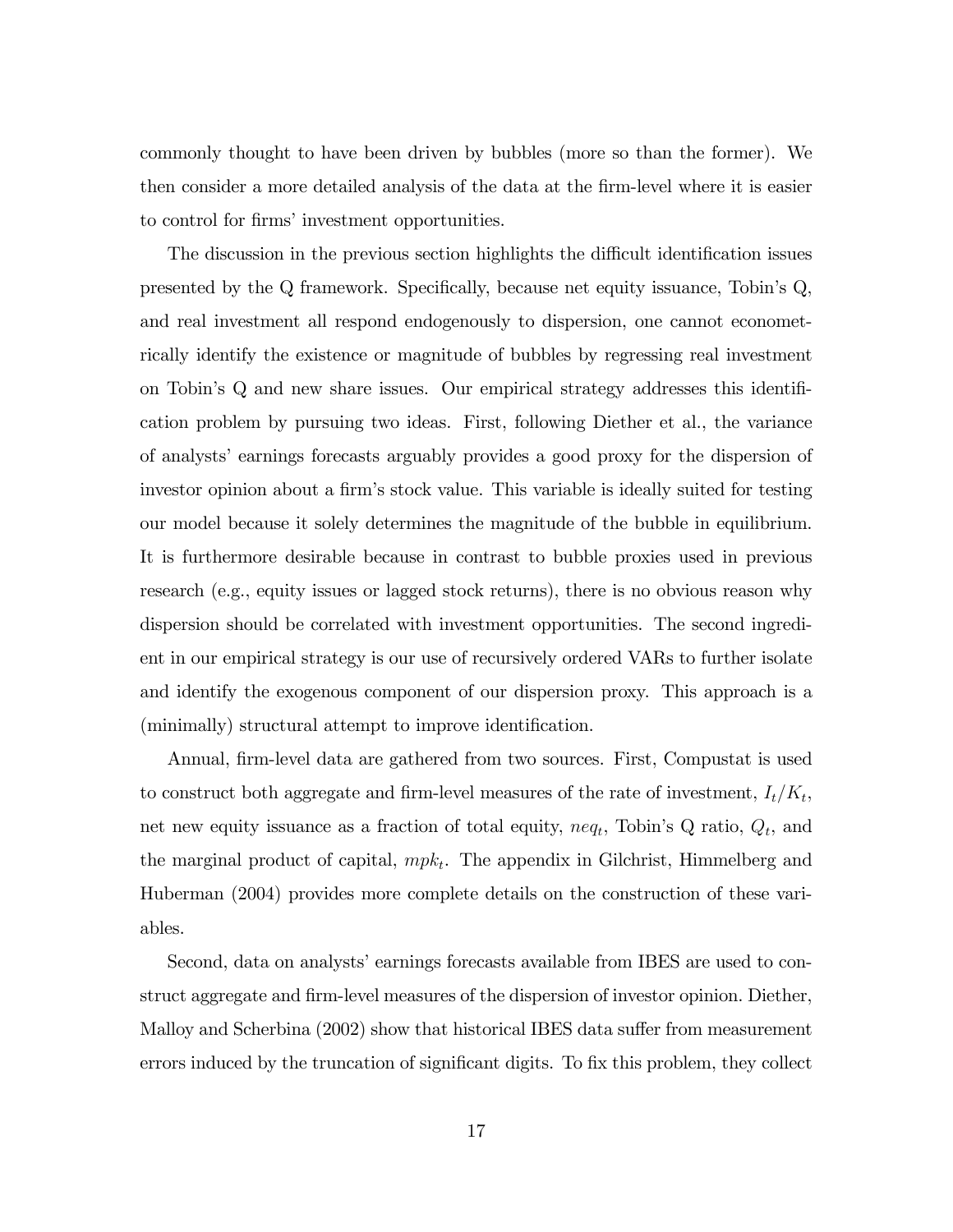original source data from IBES, which they graciously shared with us. Unfortunately, these data do not extend beyond the year 2000. Therefore, to maximize the length of our time series, we use the standard IBES data in our aggregate analysis (these data extend through 2002). At the firm level, however, we use the bias-free IBES data because the added time dimension is not as critical, whereas the bias identified by Diether et al.. is potentially severe.

At the firm level, our annual proxy for dispersion exploits all of the forecasts issued by analysts over the year. Dispersion is defined as the logarithm of the fiscal year average of the monthly standard deviation of analysts' forecasts of earnings per share, times the number of shares, scaled by the book value of total assets. That is,

$$
d_t = \log \left( \frac{\sum_{j=1}^{12} N_{t-j} S D_{t-j}}{Total\,\,Assets} \right),\,
$$

where  $N_{t-j}$  is the number of shares outstanding, and  $SD_{t-j}$  is the standard deviation of the per-share earnings forecasts for all analysts making forecasts for month  $j$  (we use the value of  $SD_t$  as reported on the IBES summary tape).

Finally, to reduce the effect of outliers, we set the variables  $I_t/K_t$ ,  $Q_t$ ,  $d_t$ , and  $mpk_t$  to missing if their values are below zero or higher than their 99th percentile;  $neq_t$  is trimmed at the 1st and 99th percentiles. Observations are also dropped if the lag between consecutive fiscal-year-ends is not exactly 12 months. The final sample contains 22522 non-missing firm-year observations, of which 18421 have non-missing values for the first two lags, too. Aggregate variables are constructed by taking equalweighted averages of the firm-level data.

#### 3.1 The 1990's boom: Nasdaq versus NYSE

Figure 3 plots the time-series averages of dispersion, Tobin's Q, the sales to capital ratio (a measure of MPK), the investment rate and net equity issuance for the sub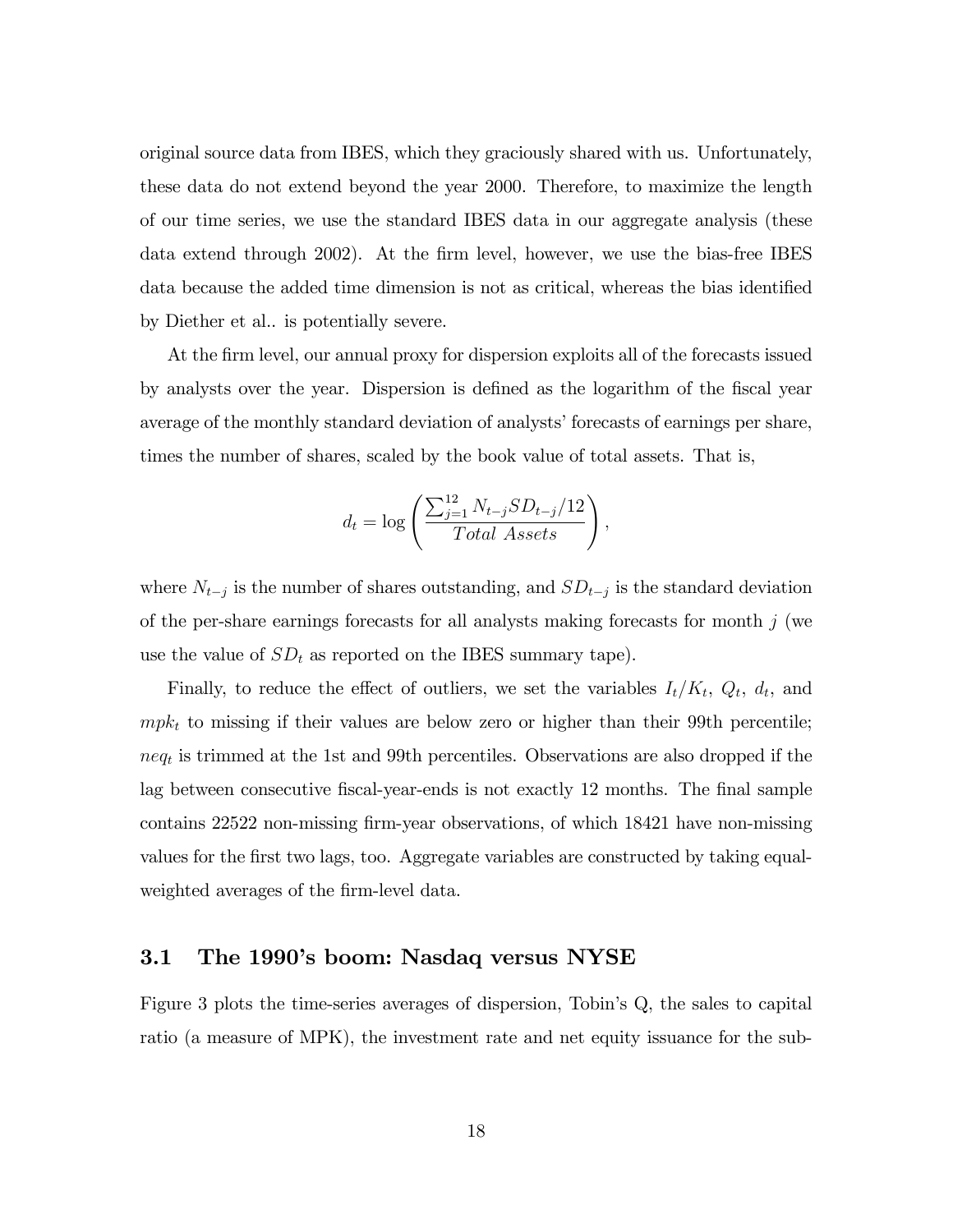samples of firms listed on Nasdaq versus NYSE over the period  $1990-2002<sup>19</sup>$  For comparisonís sake, we also plot the Nasdaq versus NYSE stock price indices as well.

Nasdaq firms experienced a steady increase in dispersion relative to NYSE firms over the period 1990-2001, followed by a slight decline in  $2002<sup>20</sup>$  Nasdaq firms experienced a steady increase in their investment rate relative to NYSE firms over most of this period. Nasdaq firms also show a relatively sharp increase in both Tobin's Q and net equity issuance during the later part of the boom. This sharp increase coincides with a rise in the growth rate of dispersion for the 1998-2001 period. Although timing between these variables is not exact, the latter part of the 1990ís is characterized by sharp increases in dispersion, Tobinís Q, net equity issuance, and investment for Nasdaq firms relative to NYSE firms. These patterns are broadly consistent with our model's predictions.

The divergence in investment rates between Nasdaq and NYSE firms is difficult to explain based on investment fundamentals alone (as measured by the sales to capital ratio). In fact, during the early sample period, there is little difference between the marginal product of capital for NYSE versus Nasdaq firms. Then in 1999, MPK for Nasdaq firms begins to collapse while dispersion, Tobin's Q, new equity issuance, and investment all continue to rise. This is all consistent with the bubble view. To provide additional insight we now consider an empirical analysis based on the microeconometric data.

<sup>&</sup>lt;sup>19</sup>With the exception of the net-equity issuance, we report the mean of the log of all variables for each sub-sample. For all variables, we trim outliers using a  $1\%$  cutoff rule applied to the combined NYSE and Nasdaq sample.

<sup>&</sup>lt;sup>20</sup>Because of reporting issues with IBES vs Compustat, we lose approximately 20% of our observations in the last year of the sample. Thus the mean dispersion estimates for 2002 may not be entirely representative. Consistent with the idea that increases in dispersion contributed to the stock market boom, using medians rather than means, we see a sharper reduction in dispersion in the last year of our sample.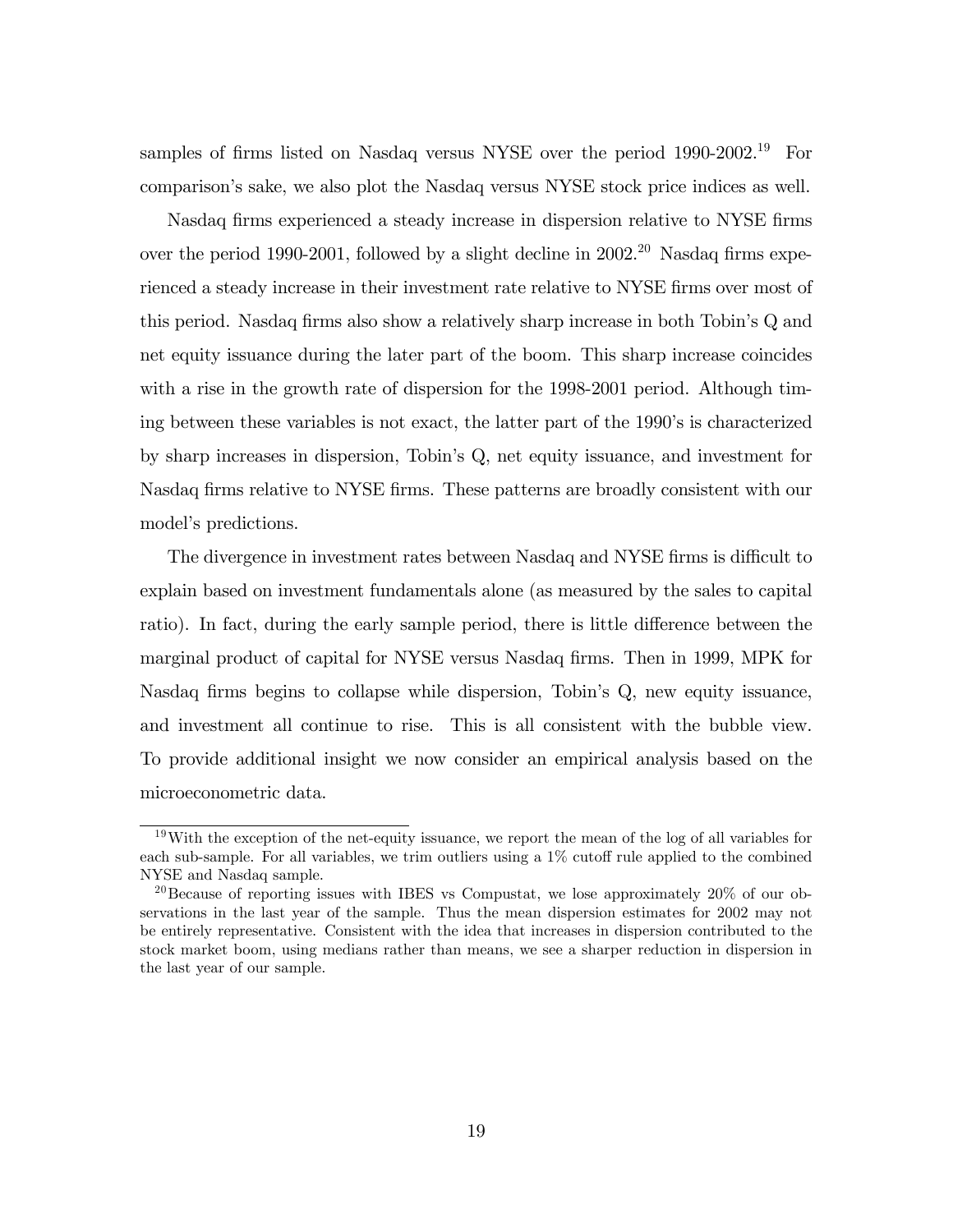### 3.2 Panel Data VAR Analysis

We start with a three-variable VAR system, estimated in logs, that includes the marginal product of capital, dispersion and investment. To allow for the possibility that dispersion may contain information about current investment opportunities, we consider the effect of an innovation to dispersion that is uncorrelated with the innovation to MPK.<sup>21</sup> Hence, when computing impulse responses, we use a Choleski decomposition using the ordering  $mpk_t$ ,  $d_t$ ,  $I_t/K_t$ <sup>22</sup>

Table 1 reports the coefficient values of this three-variable VAR system. Table 1 also reports the t-statistics for the coefficients.<sup>23</sup> Consistent with a key implication of our model, we observe a statistically significant positive link between dispersion and investment, controlling for the marginal product of capital. The marginal product of capital is also highly significant in the investment equation, as we would expect. We also see a positive relation between dispersion and  $mpk$ , a finding which suggests that our orthogonalization scheme will be helpful when identifying increases in dispersion that are not related to fundamentals.

Figure 4 reports the impulse response functions from this three-variable VAR. We report the effects of shocks to  $mpk_t$  which we interpret as a shock to the fundamental investment opportunities of the firm, and we report the effects of a shock to dispersion,

$$
v_{it}^{mpk} = \eta_{it}^{mpk}
$$
  
\n
$$
v_{it}^{d} = \rho_{iq} \eta_{it}^{mpk} + \eta_{it}^{d}
$$
  
\n
$$
v_{it}^{I/K} = \rho_{dq} \eta_{it}^{mpk} + \rho_{di} \eta_{jt}^{d} + \eta_{jt}^{I/K}.
$$

<sup>23</sup>We do not report  $R^2$  statistics because we estimate the model using instrumental variables.

<sup>&</sup>lt;sup>21</sup>Dispersion would contain information about investment opportunities if shocks to fundamentals trigger disagreement among analysts.

<sup>&</sup>lt;sup>22</sup>Formally, we estimate the model  $\mathbf{y}_{it} = \mathbf{A} \mathbf{y}_{it-1} + \mathbf{f}_i + \mathbf{e}_t + \mathbf{v}_{it}$ , where  $\mathbf{y}_{it} = \{mpk_{it}, d_{it}, I_{it}/K_{it}\}'$ , **A** is a  $3 \times 3$  matrix of coefficients,  $f_i$  is a vector of fixed firm effects, and  $e_t$  is a vector of common time shocks. We estimate the model following the procedure described in Arellano and Bover (1995). Our ordering for the three-variable case implies that the vector of residuals  $v_{it}$  is related to a set of mutually orthogonal *structural* shocks  $\eta_{it} = \left\{ \eta_{it}^{mpk}, \eta_{it}^d, \eta_{it}^{I/K} \right\}'$  according to the following recursive structure: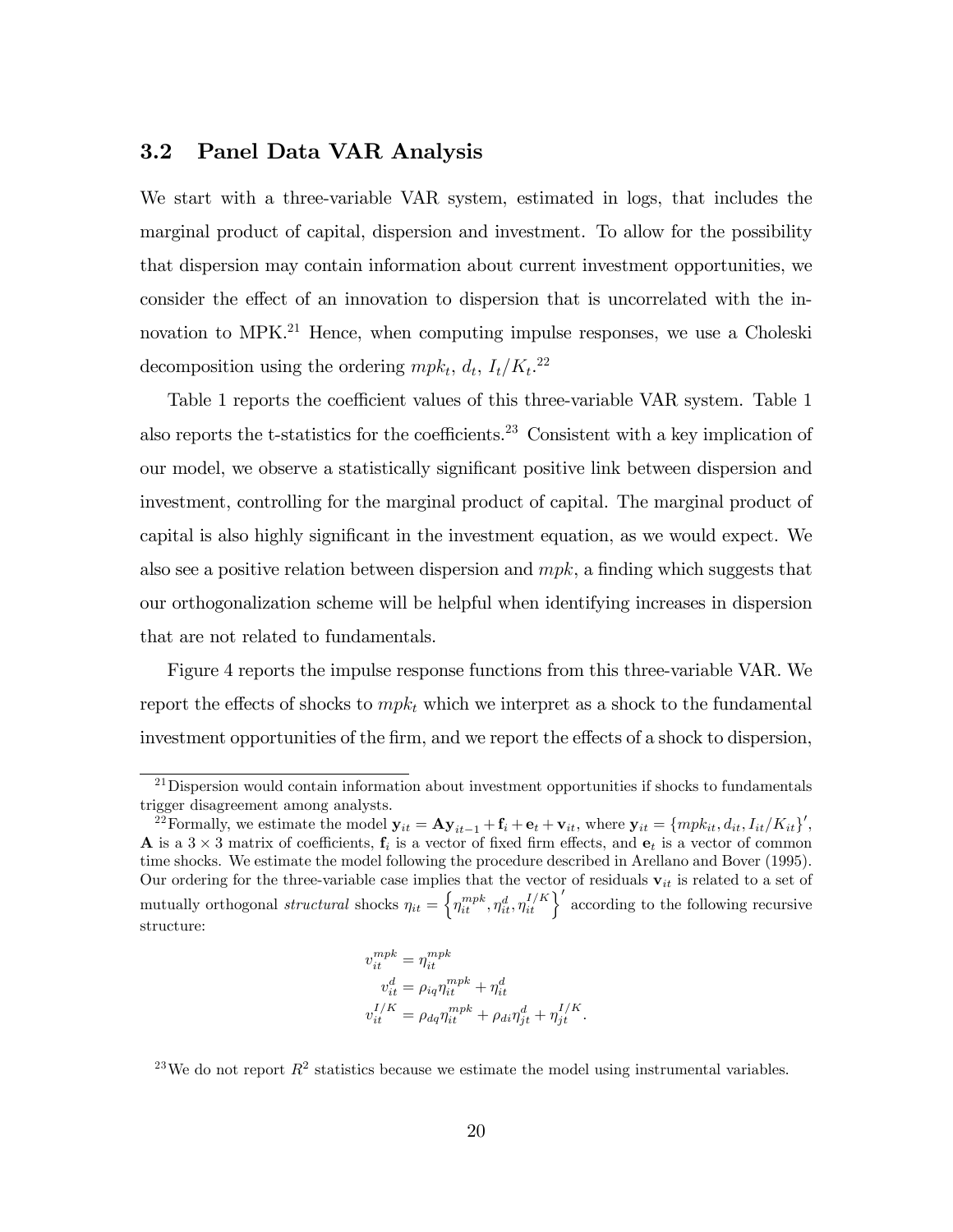which, within the context of our model leads to an increase in the bubble (price relative to fundamentals).

The effect of a one-standard deviation shock to  $mpk_t$  is reported in the first row of Figure 4. The immediate effect of the shock is to increase both  $mpk_t$  and investment by approximately the same magnitude (0.2), following which both variables return to steady-state at approximately the same rate. This Önding implies a unit elasticity between investment and the marginal product of capital following a shock to fundamentals.

The effect of a one standard deviation shock to dispersion is reported in the second row of Figure 4. Consistent with our model, an innovation to dispersion leads to a pronounced increase in investment. The peak response of investment is on the order of 0.1 percent and occurs in the year following the shock. The increase in dispersion also causes a rise in  $mpk_t$  but the magnitude is relatively small. Using unit elasticity as a reasonable measure of how investment should respond to fundamentals, most of the increase in investment following a shock to dispersion can be attributed to changes in dispersion that are orthogonal to future  $mpk$ <sup>24</sup>

To examine the empirical link between dispersion, Tobin's Q and net equity issuance, we add these variables to the baseline VAR. For parsimony, we focus on the impulse response functions rather than coefficient values.<sup>25</sup> We again consider innovations based on a Cholesky decomposition using the following ordering:  $[mpk_t, d_t, I/K_t, Q_t, neq_t]$ . The results are reported in Figure 5.

<sup>&</sup>lt;sup>24</sup> If we interpret approximately unit elasticity response of of investment to the innovation in  $mpk$  as providing a reasonable measure of how investment responds to fundamentals, then we would attribute 1/3 (0.03 out of 0.1) of the rise in investment to fundamentals following a shock to dispersion. The remaining 2/3 response (0.07 out of 0.1) would be attributable to movements in dispersion not linked to fundamentals.

 $25$ Our model suggests that in a regression of investment on Tobin's Q and dispersion, we should find a negative effect of dispersion on investment. Adding Tobin's Q to the investment equation reduces the coefficient on dispersion but they remain positive. Because such regressions do not control for the contemporaneous correlations however, we do not necessarily interpret this as a rejection of the model. Rather, it highlights the need for additional identification through the choleski decomposition.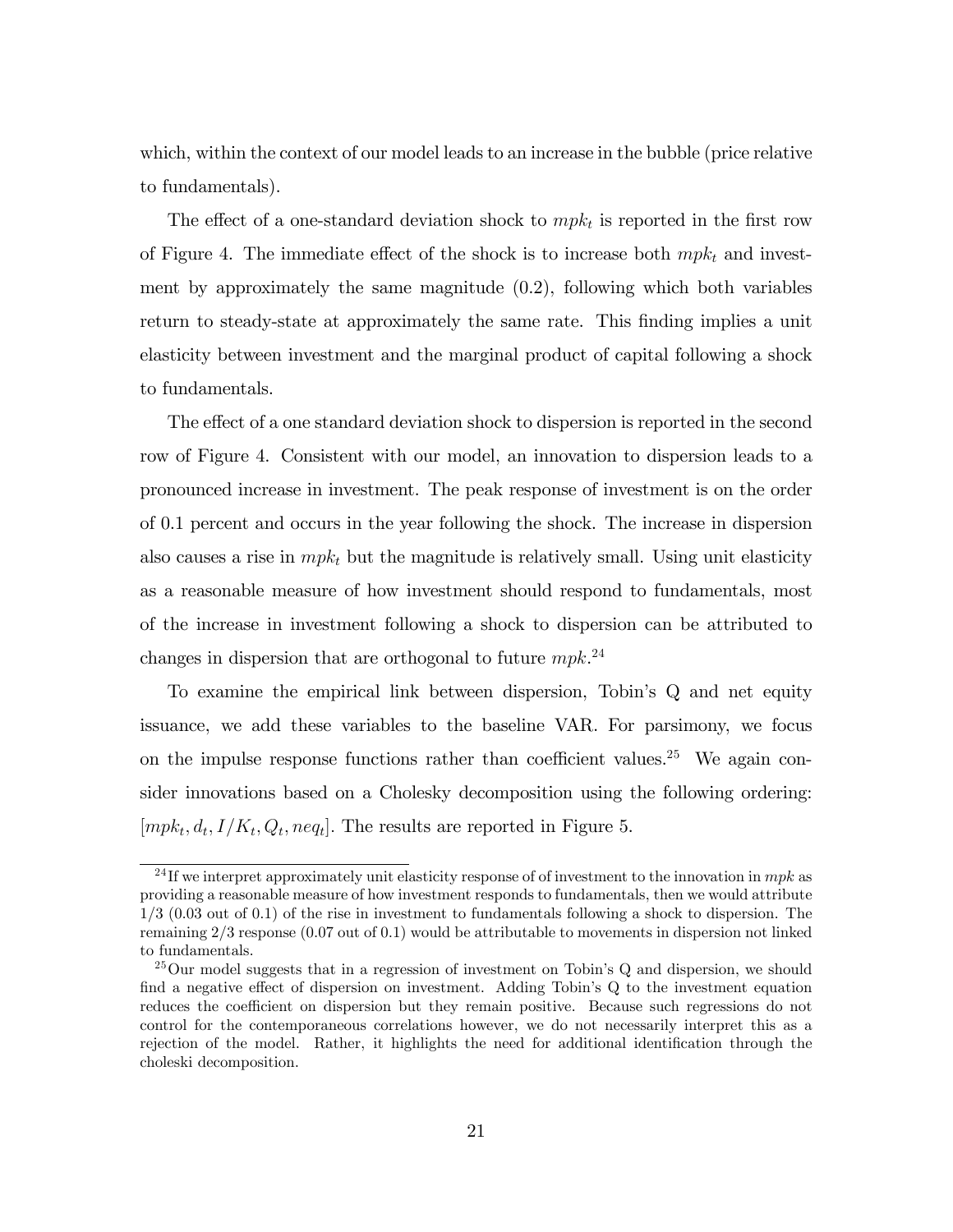The impulse response to a one standard deviation shock to  $m p k_t$  is reported in the first row of Figure 5. Adding the additional variables does not change the basic relation between fundamentals and investment that we observed in Figure 4. A shock to  $mpk_t$  leads to a modest rise in Tobin's Q and a small increase in equity issuance upon impact of the shock. Both of these responses are consistent with the notion that Tobinís Q and equity issuance respond endogenously to fundamental investment opportunities.

The response of investment and fundamentals to an innovation in dispersion is also similar to the results obtained using the three-variable VAR system albeit slightly weaker. Investment responds with some lag and shows a peak response on the order of 0.08. The increase in  $mpk_t$  is again positive but relatively small in magnitude – on the order of 0.04. Again, using unit elasticity as a benchmark, this finding suggests that slightly less than half of the response of investment to the dispersion shock can be explained by the response of fundamentals, the other half is attributable to a non-fundamental component and is therefore consistent with the notion that bubbles drive investment.

The innovation to dispersion leads to an increase in Tobin's Q and a rise in equity issuance – both of these responses are consistent with the model's predictions. They are also large in magnitude relative to the investment response. Following a shock to  $mpk_t$ , the peak increase in Tobin's Q is one third the size of the peak increase in investment. In contrast, following a shock to dispersion, the peak increase in Tobin's Q is nearly the same size as the increase in investment. The model implies that in the absence of bubbles, investment is a sufficient statistic for Tobin's Q regardless of the source of the shock. In the presence of bubbles, Tobin's  $Q$  should reflect both the increase in investment and the increase in the bubble however (see equation (21)). This additional impact on Q through the bubble, controlling for investment implies that  $Q_t$  should respond more to dispersion shocks, controlling for investment. The model thus rationalizes the finding that  $\Delta \ln Q_t/\Delta \ln (I_t/K_t)$  is larger in response to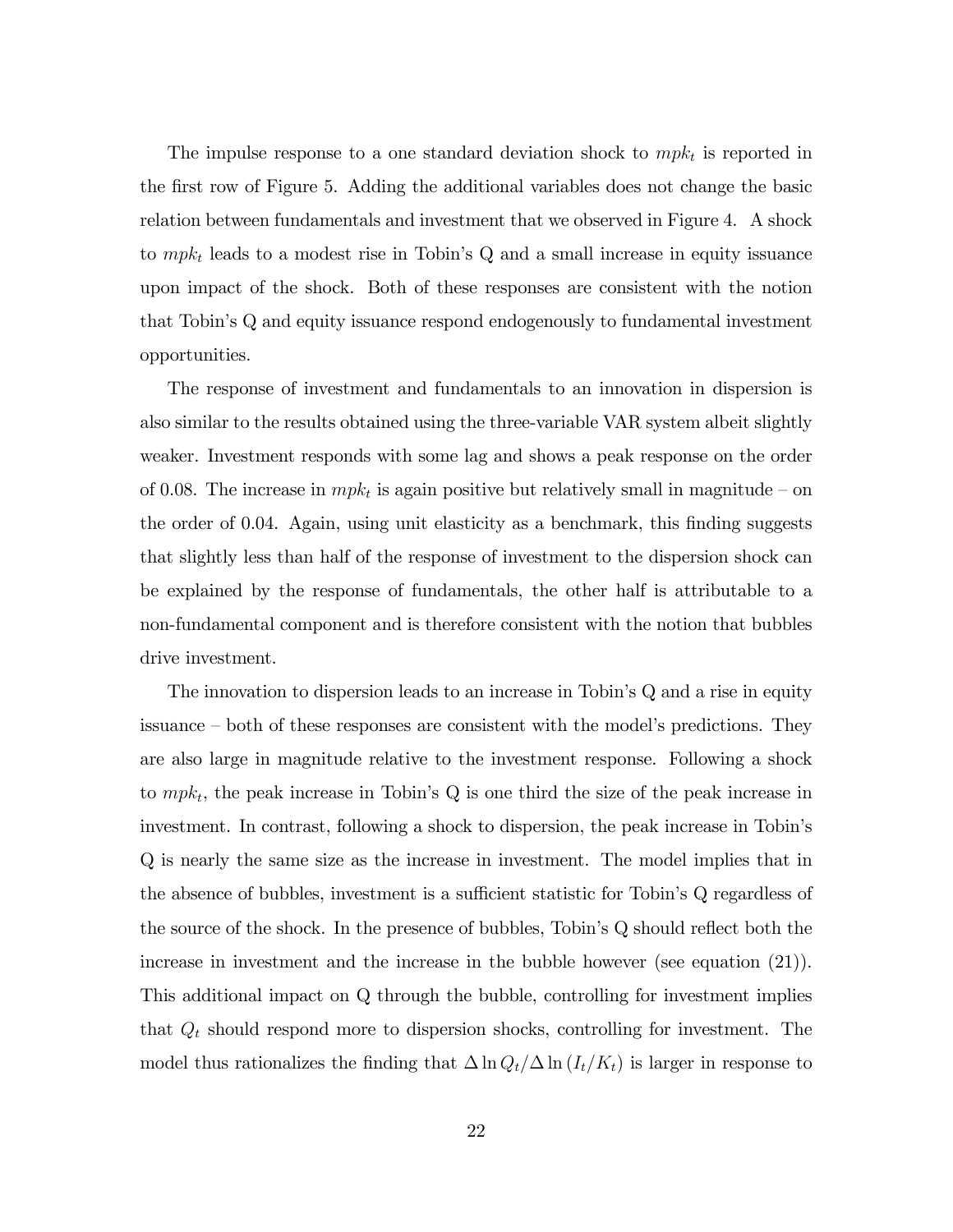shocks to dispersion relative to shocks to  $mpk_t$ .

In both the three-variable and the Öve-variable VAR results, innovations in dispersion cause increases in investment, Tobinís Q, and net equity issuance that are consistent with our model predictions. Identification is complicated by the tendency of  $mpk_t$  to respond positively to increases in dispersion, but the response is relatively weak, suggesting that most of the movement in investment, Q and net equity issuance following a shock to dispersion can be attributed to non-fundamental components, such as dispersion shocks.

Although not reported, we also consider the effects of a shock to Tobin's Q that is orthogonal to  $mpk_t$  and dispersion. Such a shock also causes an increase in Tobin's Q, investment, and net equity issuance, but a pronounced fall in  $mpk_t$ . This drop is inconsistent with the view that these impulse responses reflect a rise in fundamentals. It is, however, consistent with the view that the orthogonalized shock to Tobinís Q reflect a reduction in the cost of capital. Such variation in Tobin's Q may reflect time-variation in covariance risk, or it may reflect movements in bubbles not driven by dispersion.

To assess the quantitative importance of these results, we compute a variance decomposition of the five-variable VAR based on the above ordering. We report results at the 10-year horizon; similar results are obtained at shorter horizons. Because we control for time dummies and fixed effects in our panel-data framework, these variance decompositions provide information about the within-firm variation only, and hence cannot be used to quantify the importance of bubbles in the aggregate.

Table 2 reveals that most of the variation in each variable is determined by its own shock. The exception is investment, for which fundamentals play the dominant role. Dispersion explains only a small fraction of the total variance of investment. When compared to the fraction explained by Tobin's  $Q(7.5$  percent), this number is reasonably large however. Dispersion also explains 1.5 percent of the variation in  $mpk$  and Tobin's Q. Interestingly, dispersion accounts for more of the variance of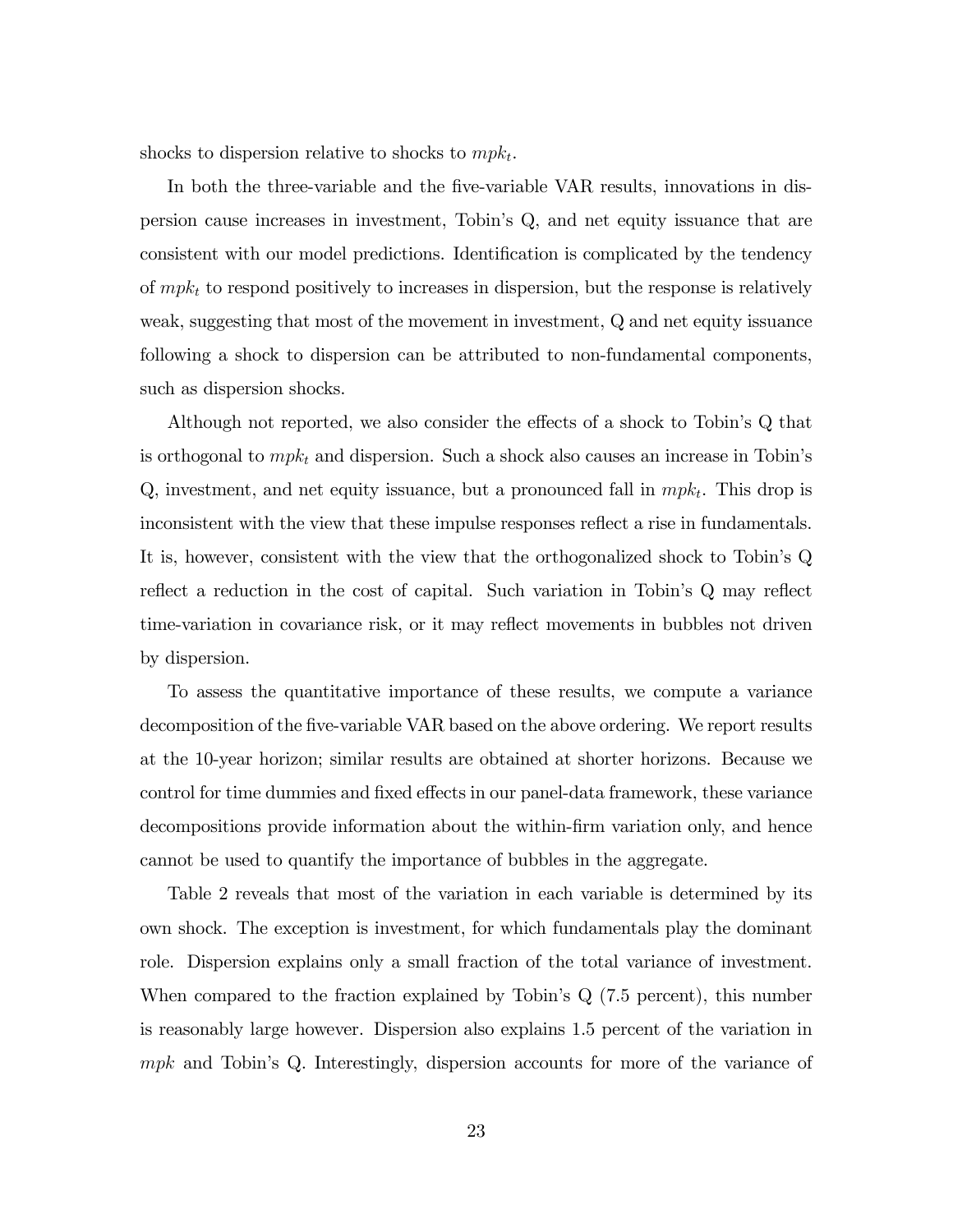net equity issuance (6 percent) than any other variable besides net equity issuance itself. In the absence of mispricing, the firm is indifferent between equity issuance and other forms of finance. Thus, from the model's perspective, it is not surprising that dispersion shocks would account for a large fraction of the variation in share issuance.

The variance decompositions suggest that dispersion only accounts for a small fraction of investment. This finding is not surprising for several reasons. First, as mentioned above, our panel data estimates do not identify the macro variation in the bubble component.<sup>26</sup> Second, analysts are reasonably informed agents. Dispersion in analysts forecasts is therefore likely to understate the true amount of disagreement in the market place. Finally, the model itself implies that the effect of bubbles on investment will be limited, since the firm is unwilling to fully exploit the bubble in equilibrium.

### 4 Conclusion

This paper develops a model in which increases in dispersion of investor opinion cause stock prices to rise above their fundamental values. We consider the optimal share issuance and investment decisions of rational managers in response to such mispricing, and also considers how these actions, in turn, influence equilibrium prices. Our model predicts that an increase in dispersion causes increases in Tobinís Q, net new share issues, and real investment. A proxy for the dispersion of investor beliefs is constructed using the variance of analystsí earnings forecasts. Using a recursive ordering of a panel data VAR for identification, we find that shocks to dispersion have positive and statistically significant effects on Tobin's Q, net equity issuance, and real investment. These results all confirm the model's key predictions.

<sup>&</sup>lt;sup>26</sup>Our aggregate plots, though anecdotal, suggest that the distortion caused by dispersion could be more substantial than our panel data estimates suggest.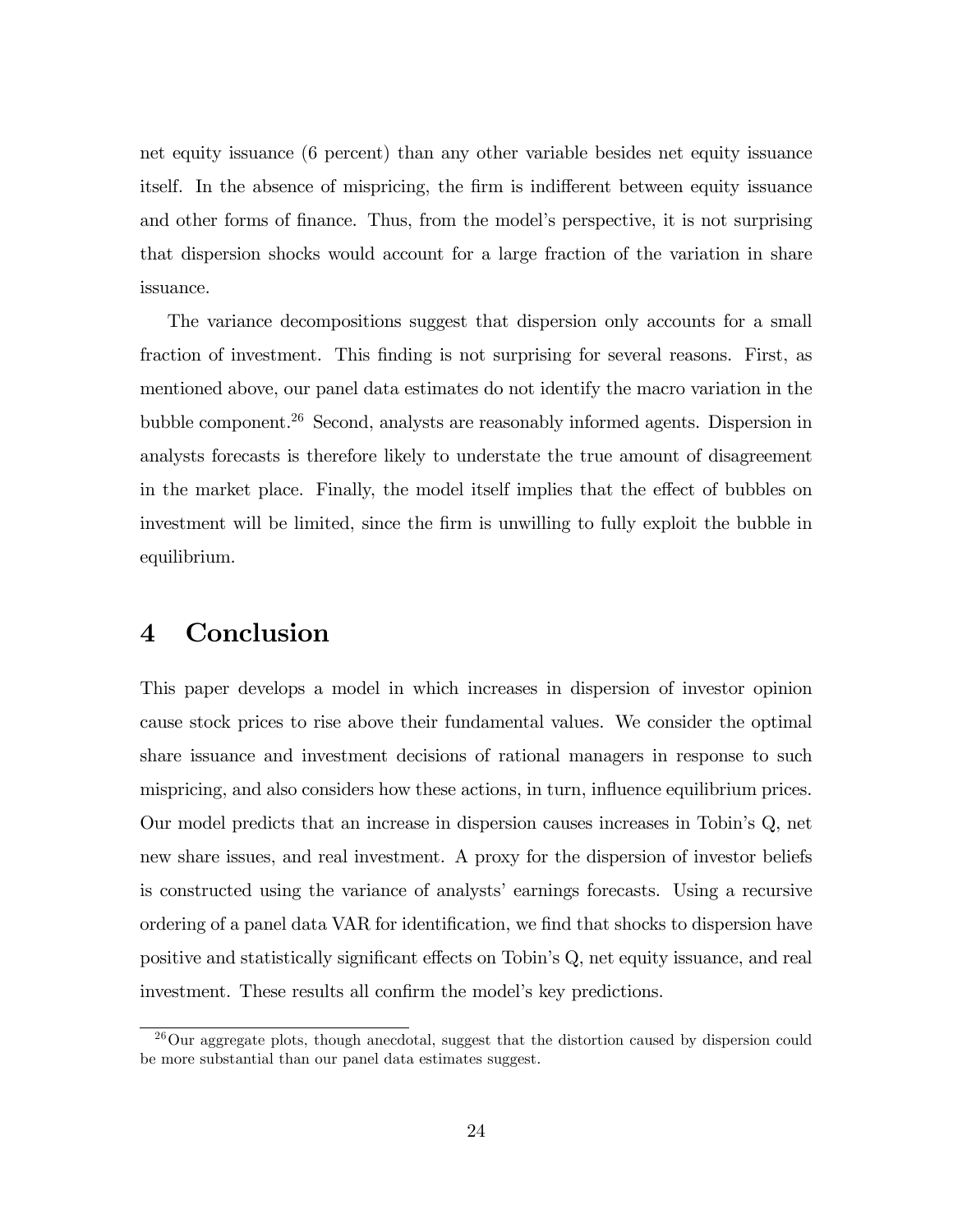Although we find that dispersion-driven bubbles distort real investment, it is important to note that large stock price bubbles do not necessarily imply large distortions of financing activity or real investment. Roughly speaking, this happens when the demand curve for new shares is steep. For policy makers, this finding suggest that while deviations of stock prices from fundamentals can have real consequences, large stock price bubbles may be less distortionary than one might otherwise think.

Substantial room for future research remains. It would be desirable to extend our model to allow for the endogenous formation of beliefs (as in Scheinkman and Xiong, 2003, for example). Extending our model to include debt issuance may help explain the capital structure dynamics documented in Baker and Wurgler (2003). Finally, adding investment dynamics would provide a more suitable structural framework for quantifying the real effects of bubbles.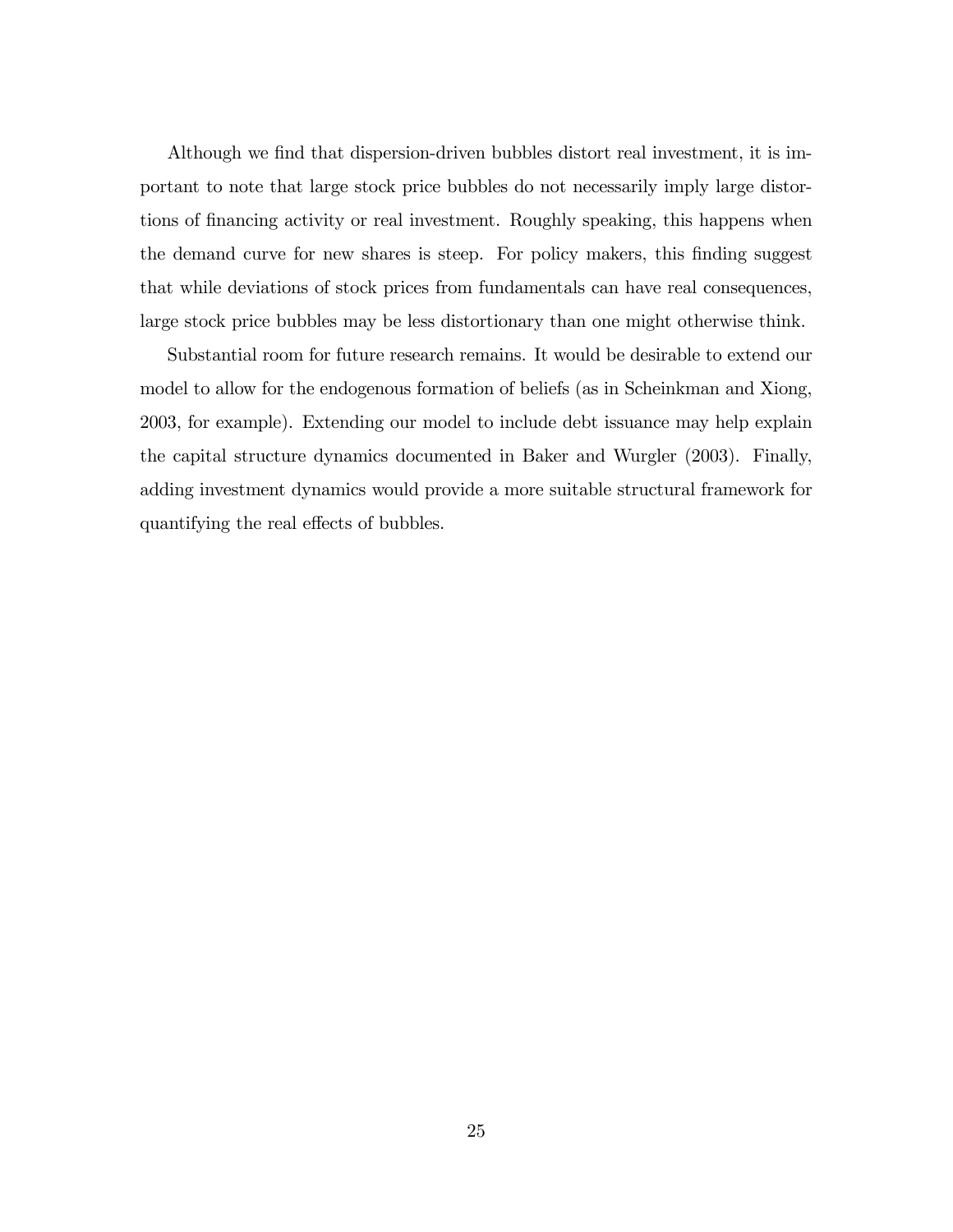## 5 Bibliography

- Allen,  $F<sub>1</sub>$ , S. Morris, and H.S. Shin, 2003, "Beauty contests and iterated expectations in asset markets," Working Paper, Yale University.
- Arellano, M. and O. Bover, 1995, "Another look at the instrumental variable estimation of error component models," Journal of Econometrics 68, 29-51.
- Asquith, P. and D.W. Mullins, 1986, "Equity issues and offering dilution," *Journal* of Financial Economics 15, 61-89.
- Bagwell, Laurie Simon, 1992, "Dutch auction repurchases: an analysis of shareholder heterogeneity," Journal of Finance 47, 71-105.
- Baker, M., J. Stein, and J. Wurgler, 2003, "When does the market matter? Stock prices and the investment of equity dependent firms," Quarterly Journal of Economics 118, 969-1006.
- Baker, M. and J. Wurgler, 2002, Market timing and capital structure, Journal of Finance 57, 1-32.
- Bertrand, M. and A. Schoar, 2002, "Managing with style: The effect of managers on firm policies," Working Paper, MIT.
- Blanchard, O.J., C. Rhee, and L. Summers, 1993, "The stock market, profit and investment," Quarterly Journal of Economics 108, 115-136.
- Bond, S.R. and J.G. Cummins, 2000, "Noisy share prices and the q model of investment," Working Paper No. W01/22, Institute for Fiscal Studies, London.
- Chen, J., H. Hong, and J.C. Stein, 2002, "Breadth of ownership and stock returns," Journal of Financial Economics 66, 171-205.
- Chirinko, R.S., 1996, "Bubbles, fundamentals, and investment: A multiple equation testing strategy," Journal of Monetary Economics 38, 47-76.
- Chirinko, R.S. and H. Schaller, 2001, "Business fixed investment and 'bubbles': The Japanese case," American Economic Review 91, 663-680.
- Diether, K.B., C.J. Malloy, and A. Scherbina, 2002, "Differences of opinion and the cross-section of stocks returns," Journal of Finance 57, 2113-2141.
- D'Avolio, G.D., 2002, "The market for borrowing stock," *Journal of Financial Eco*nomics 66, 271-306.
- Duffie, D., N. Garleanu and L. Pedersen, 2001, "Securities lending, shorting, and pricing," Journal of Financial Economics 66, 307-339.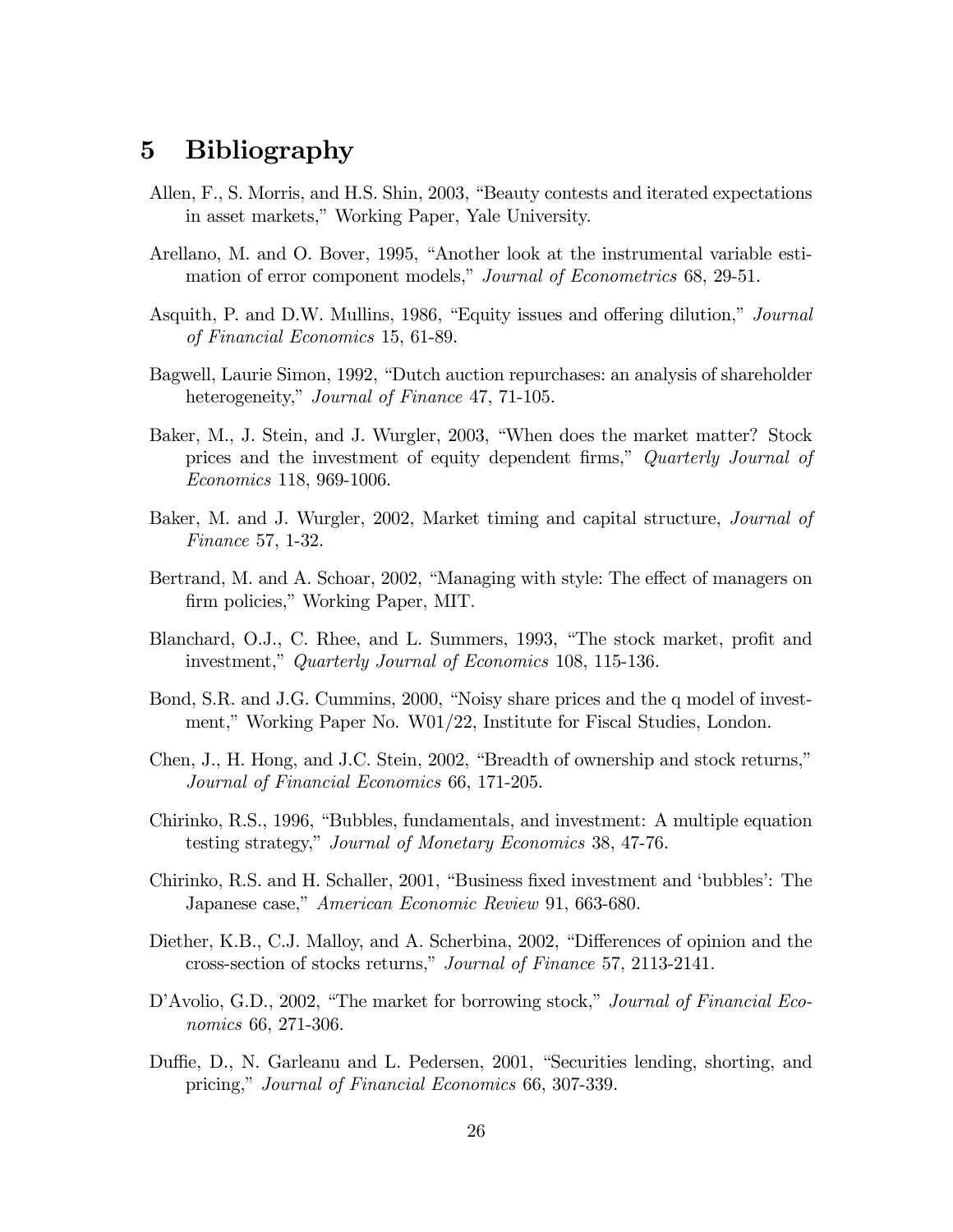- Erickson, T. and T. Whited, 1999, "Measurement error and the relation between investment and q," *Journal of Political Economy* 108, 1027-1057.
- Gilchrist, S., and C.P. Himmelberg, 1998, "Investment, Fundamentals, and Finance," In B. Bernanke and J.J. Rotemberg, eds., *NBER Macroeconomics An*nual (MIT Press, Cambridge).
- Gilchrist, S., C.P. Himmelberg and G. Huberman, 2004, "Do stock price bubbles influence corporate investment?" NBER Working Paper.
- Hayashi, F., 1982, "Tobin's marginal q and average q: A neoclassical interpretation," Econometrica 50, 213-224.
- Heaton, J. B., 1999, "Managerial optimism and corporate finance," Working Paper, University of Chicago.
- Hirshleifer, D., 2001, "Investor psychology and asset pricing," *Journal of Finance* 56, 1533-1597.
- Holthausen, R., Leftwich, R. and D. Mayers, 1990, "Large block transactions, the speed of response, and temporary and permanent stock-price effects," Journal of Financial Economics 26, 71-95.
- Hong, H., and J.C. Stein, 2003, "Differences of opinion, short-sales constraints and market crashes," Review of Financial Studies 16, 487-525.
- Johnson, N.L., S. Kotz, and N. Balakrishnan, 1994, *Continous univariate distribu*tions, Vol. 1, Second edition (John Wiley & Sons, New York).
- Jones, C. and O. Lamont, 2002, "Short-sale constraints and stock returns," Journal of Financial Economics 66, 207–39.
- Keynes, J.M., 1936, The general theory of employment, interest and money (Macmillan, London).
- Lakonishok, J., A. Shleifer, and R.V. Vishny, 1994, "Contrarian investment, extrapolation and risk," Journal of Finance 49, 1541-1578.
- Loderer, C., J.W. Cooney and L.D. Van Drunen, 1991, "The Price Elasticity of Demand for Common Stock", Journal of Finance 46, 621-651.
- Malmendier, U., and G. Tate, 2001, "CEO overconfidence and corporate investment," Working Paper, Harvard University.
- Miller, E.M., 1977, "Risk, uncertainty, and divergence of opinion," *Journal of Fi*nance 32, 1151-1168.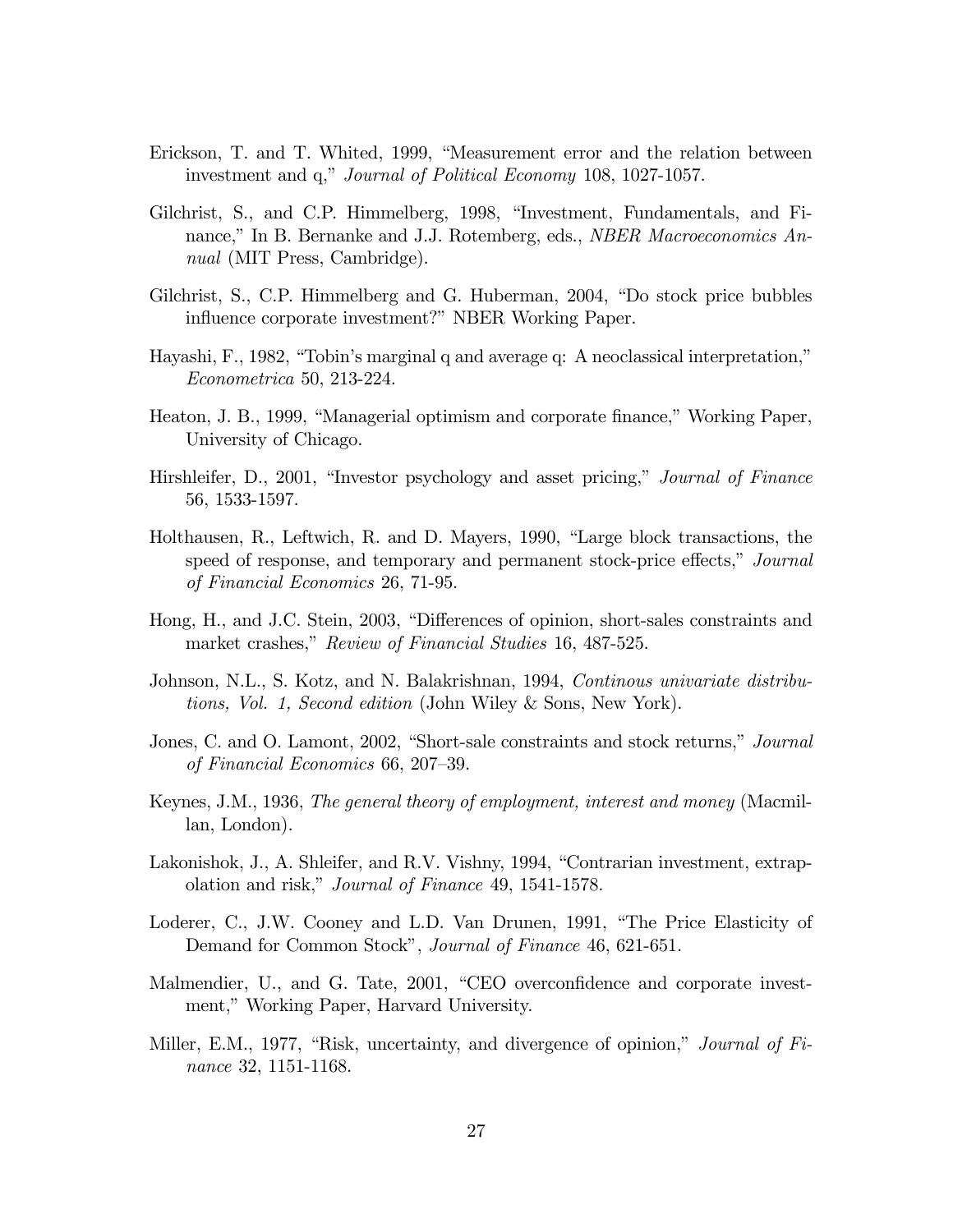- M $\phi$ rck, R., A. Shleifer, and R.W. Vishny, 1990, "The stock market and investment: Is the market a sideshow?" *Brookings Papers on Economic Activity* 0, 157-202.
- M $\phi$ rck, R., A. Shleifer, and R.W. Vishny, 1990, "Do managerial objectives drive bad acquisitions?" *Journal of Finance* 45, 31-48.
- Ofek, E. and M. Richardson, 2003, "Dotcom mania: The rise and fall of internet stock prices," Journal of Finance 58, 1113–1137.
- Panageas, Stavros, 2004, "Speculation, overpricing, and investment theory and empirical evidence," MIT Mimeo.
- Park, C., 2001, "Stock returns and the dispersion in earnings forecasts," Working Paper No. 0117, Department of Economics, National University of Singapore.
- Polk, C. and P. Sapienza, 2002, "The real effects of investor sentiment," Working Paper, Northwestern University.
- Scheikman, J. and W. Xiong, 2003, "Overconfidence and bubbles," The Journal of Political Economy 111, 1183-1219.
- Scholes, Myron S., 1972, The market for securities: Substitution versus price pressure and the effects of information on share prices, *Journal of Business* 45, 179-211.
- Shleifer, A., 1986, "Do demand curves for stocks slope down?" *Journal of Finance* 41, 579-590.
- Shleifer, A., 2000, *Inefficient markets: An introduction to behavioral finance* (Oxford University Press, Oxford).
- Shleifer, A. and R.V. Vishny, 1997, "The limits of arbitrage," *Journal of Finance* 52, 35-55.
- Stein, J.C., 1996, "Rational capital budgeting in an irrational world," *Journal of* Business 69, 429-455.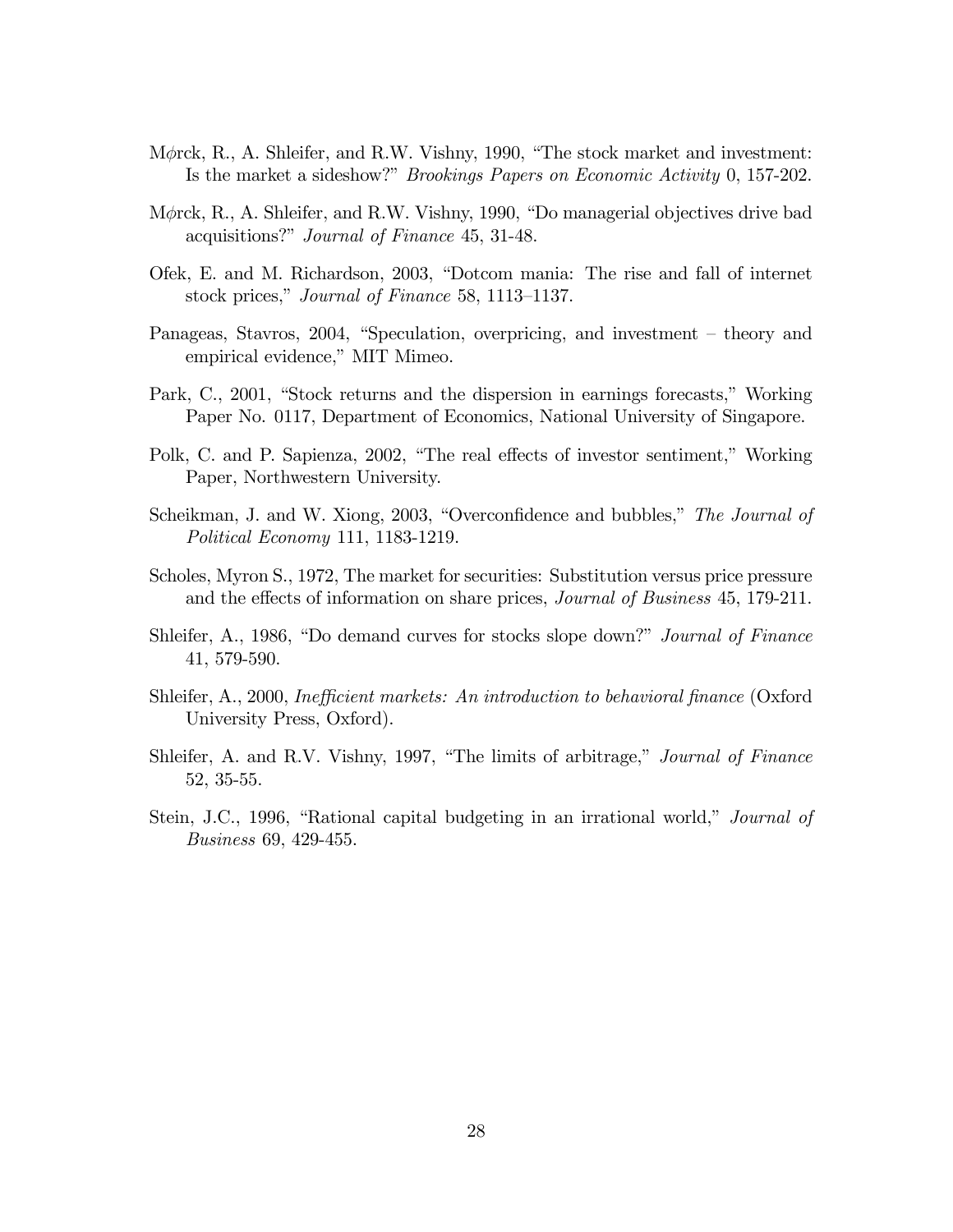| Estimates of Three-Variable VAR |               |           |               |  |  |  |
|---------------------------------|---------------|-----------|---------------|--|--|--|
|                                 | $\ln m p k_t$ | $\ln d_t$ | $\ln (I/K)_t$ |  |  |  |
| $\ln mpk_{t-1}$                 | 0.933         | 0.436     | 0.459         |  |  |  |
|                                 | (30.408)      | (10.920)  | (9.523)       |  |  |  |
| $\ln m p k_{t-2}$               | $-0.093$      | $-0.229$  | $-0.308$      |  |  |  |
|                                 | (4.117)       | (7.267)   | (8.647)       |  |  |  |
| $\ln d_{t-1}$                   | 0.044         | 0.531     | 0.091         |  |  |  |
|                                 | (3.996)       | (27.754)  | (4.322)       |  |  |  |
| $\ln d_{t-2}$                   | 0.029         | 0.121     | 0.097         |  |  |  |
|                                 | (4.871)       | (10.582)  | (7.948)       |  |  |  |
| $\ln (I/K)_{t-1}$               | $-0.164$      | $-0.080$  | 0.459         |  |  |  |
|                                 | (13.763)      | (4.416)   | (22.042)      |  |  |  |
| $\ln (I/K)_{t=2}$               | 0.052         | 0.087     | 0.134         |  |  |  |
|                                 | (5.972)       | (6.416)   | (8.266)       |  |  |  |

Table 1

Notes: Robust t-statistics appear in parentheses. Sample contains 18421 firm-year observations.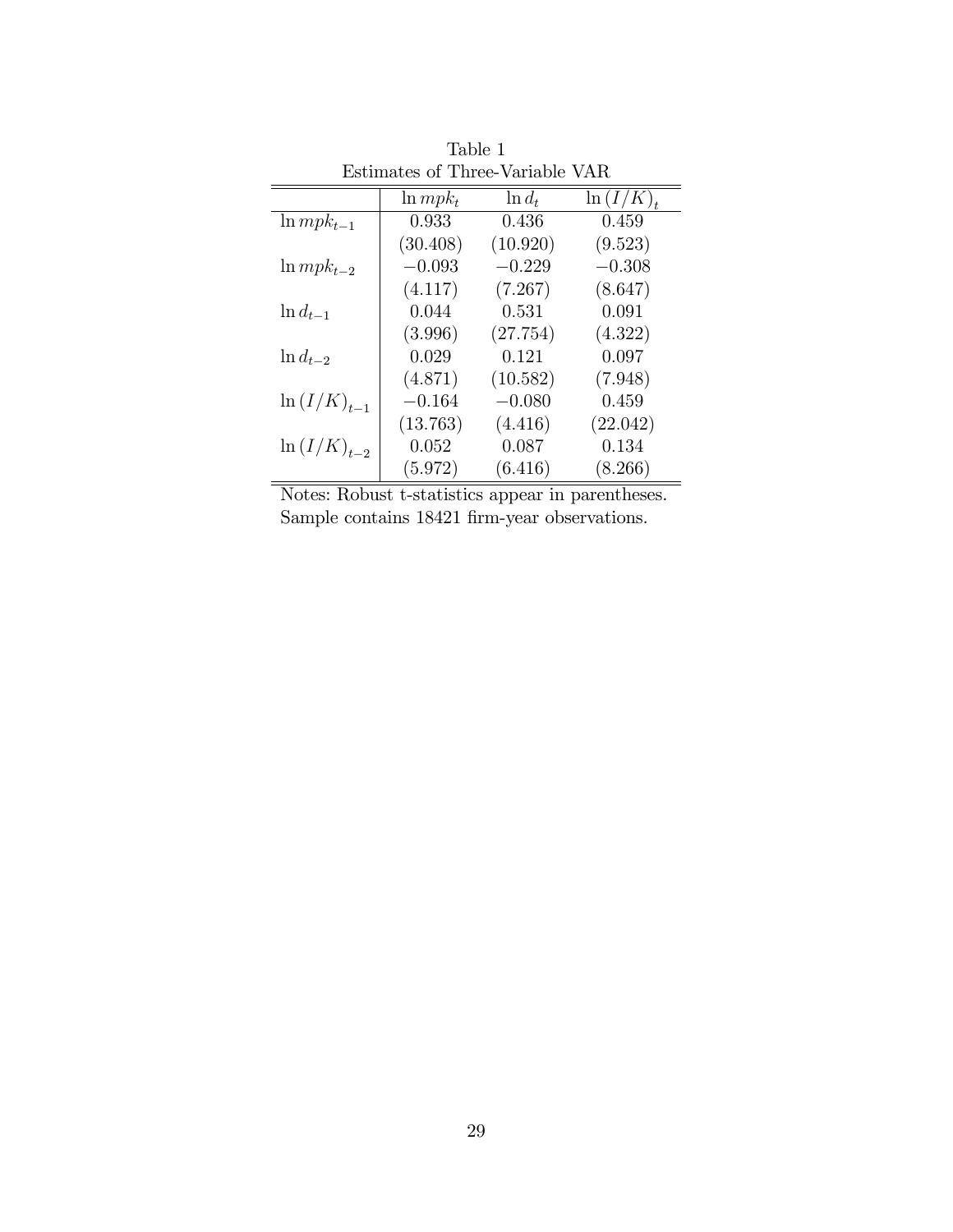| $\alpha$ and $\beta$ and $\beta$ and $\alpha$ and $\alpha$ and $\alpha$ and $\beta$ and $\beta$ and $\beta$ and $\beta$ and $\beta$ and $\beta$ and $\beta$ and $\beta$ and $\beta$ and $\beta$ and $\beta$ and $\beta$ and $\beta$ and $\beta$ and $\beta$ and $\beta$ and $\beta$ and $\beta$ and $\beta$ |                                      |         |         |           |             |  |  |
|-------------------------------------------------------------------------------------------------------------------------------------------------------------------------------------------------------------------------------------------------------------------------------------------------------------|--------------------------------------|---------|---------|-----------|-------------|--|--|
|                                                                                                                                                                                                                                                                                                             | Fraction of Total Variance Explained |         |         |           |             |  |  |
| <b>Shocks</b>                                                                                                                                                                                                                                                                                               | $\ln mpk$                            | $\ln d$ | $\ln Q$ | $\ln neq$ | $\ln (I/K)$ |  |  |
| $\ln mpk$                                                                                                                                                                                                                                                                                                   | 0.869                                | 0.068   | 0.153   | 0.043     | 0.480       |  |  |
| $\ln d$                                                                                                                                                                                                                                                                                                     | 0.015                                | 0.897   | 0.015   | 0.059     | 0.014       |  |  |
| $\ln Q$                                                                                                                                                                                                                                                                                                     | 0.002                                | 0.012   | 0.727   | 0.003     | 0.075       |  |  |
| ln neq                                                                                                                                                                                                                                                                                                      | 0.002                                | 0.000   | 0.083   | 0.884     | 0.015       |  |  |
| $\ln (I/K)$                                                                                                                                                                                                                                                                                                 | 0.111                                | 0.023   | 0.021   | 0.010     | 0.416       |  |  |

Table 2 Variance Decomposition at 10-Year Horizon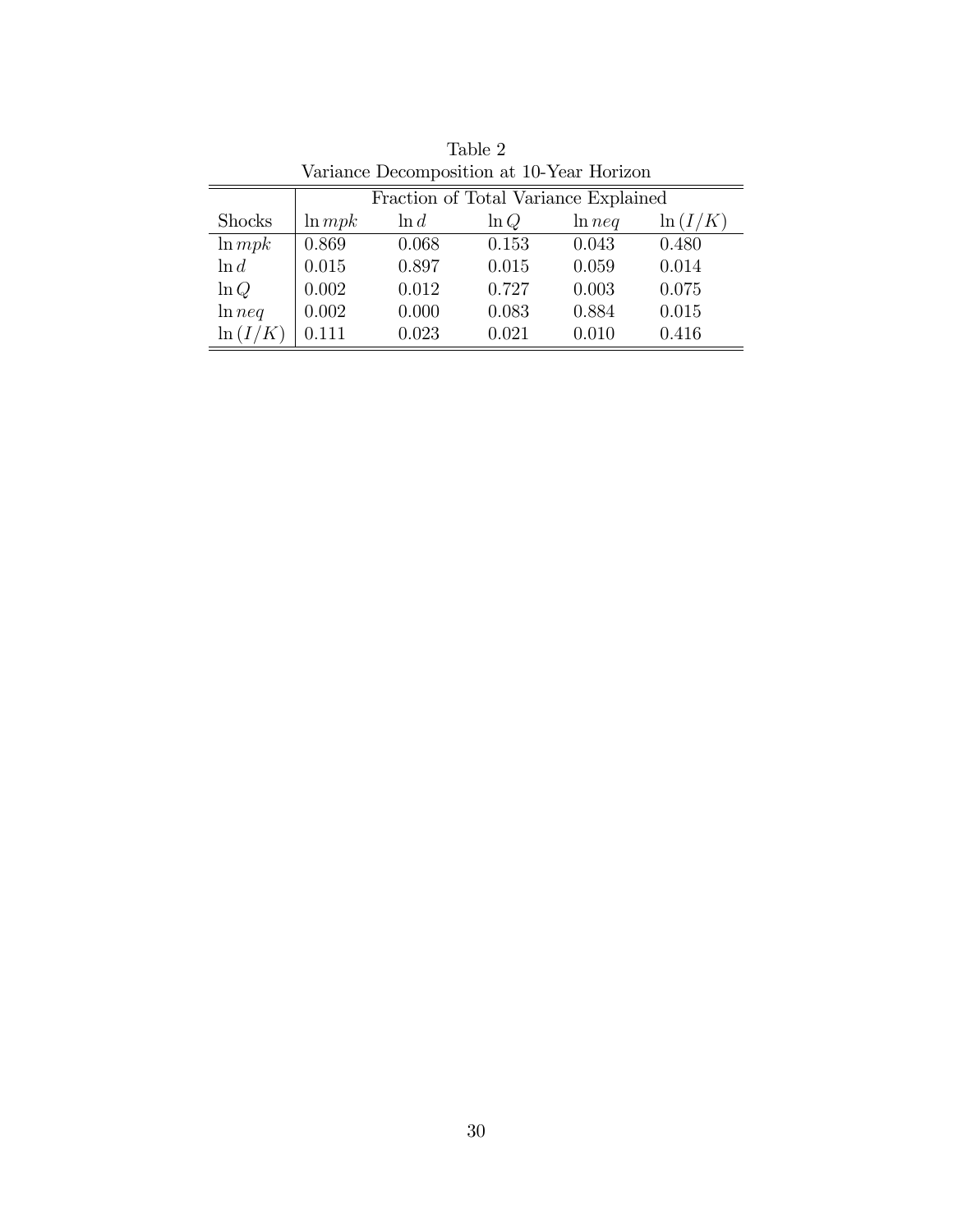

**Figure 1**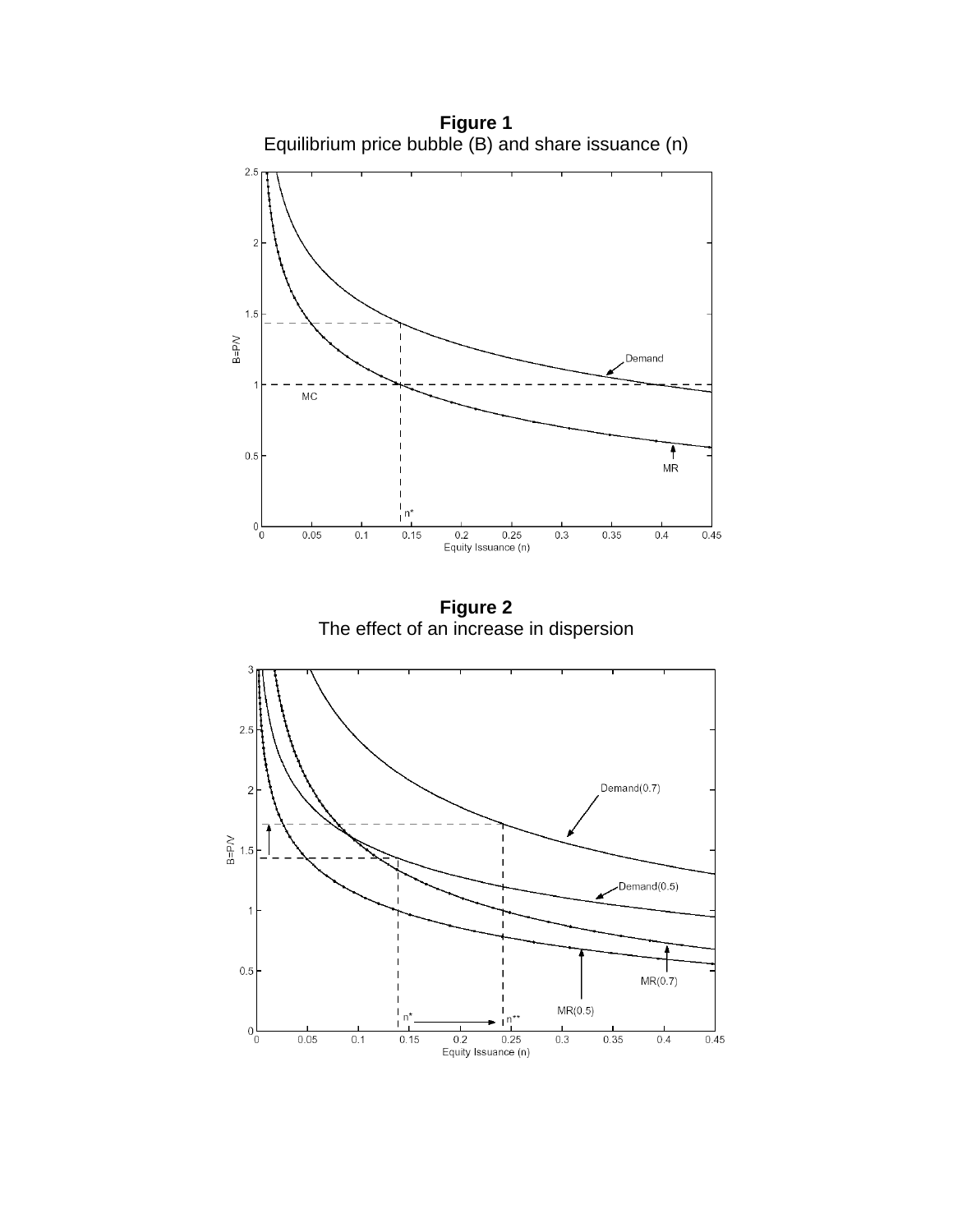### **Figure 3**

Comparison of Nasdaq vs. NYSE firms for the time period 1990-2002. Figure (a) plots the stock market index. Figures (b)-(f) plot the log of the (trimmed) sample means in each year, normalized to one in 1990.

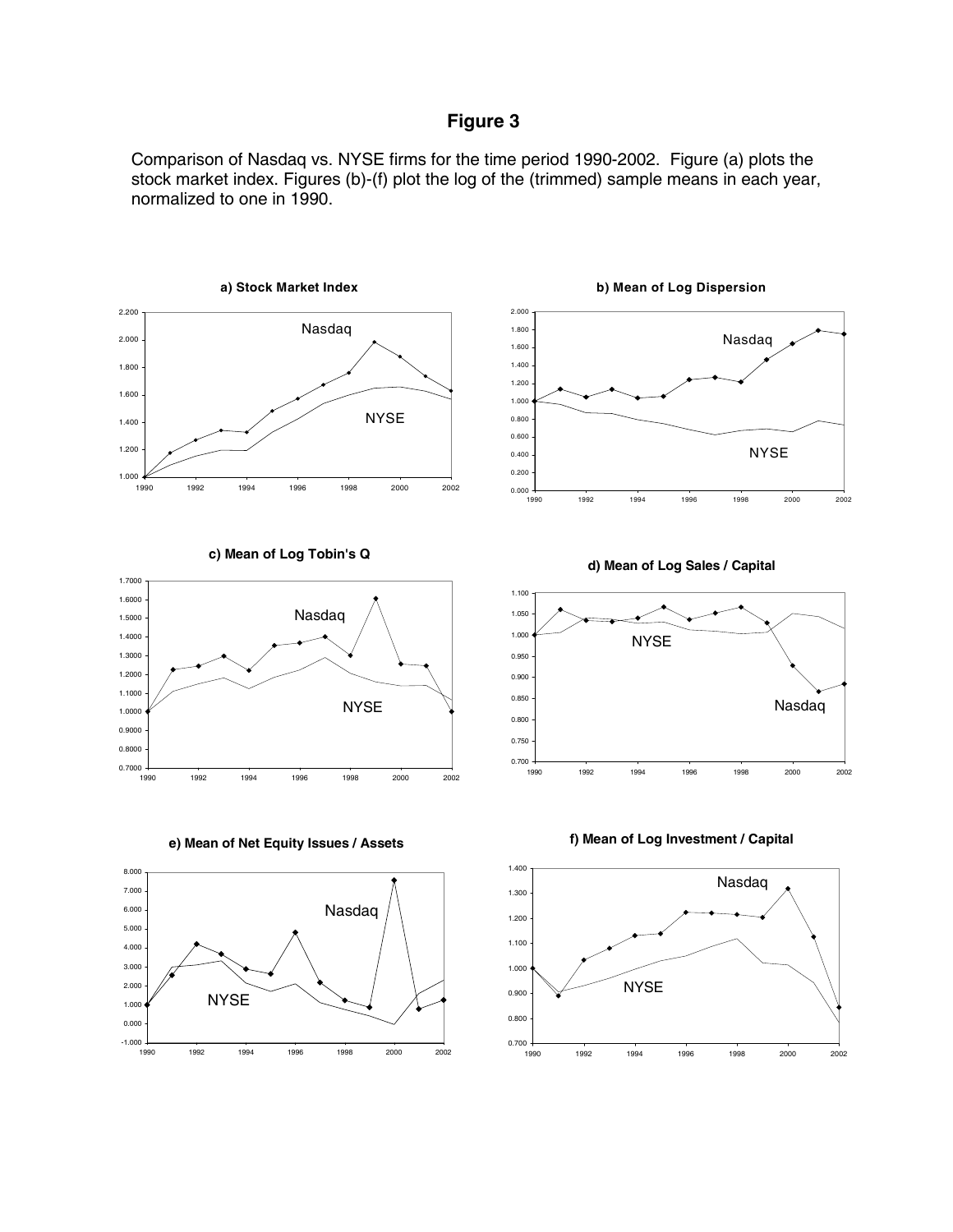### **Figure 4**

Vector-autoregressions for 3-variable model. Column headings indicate response variables; row headings indicate shocks. Horizontal axis shows 10-year response interval (not labeled).